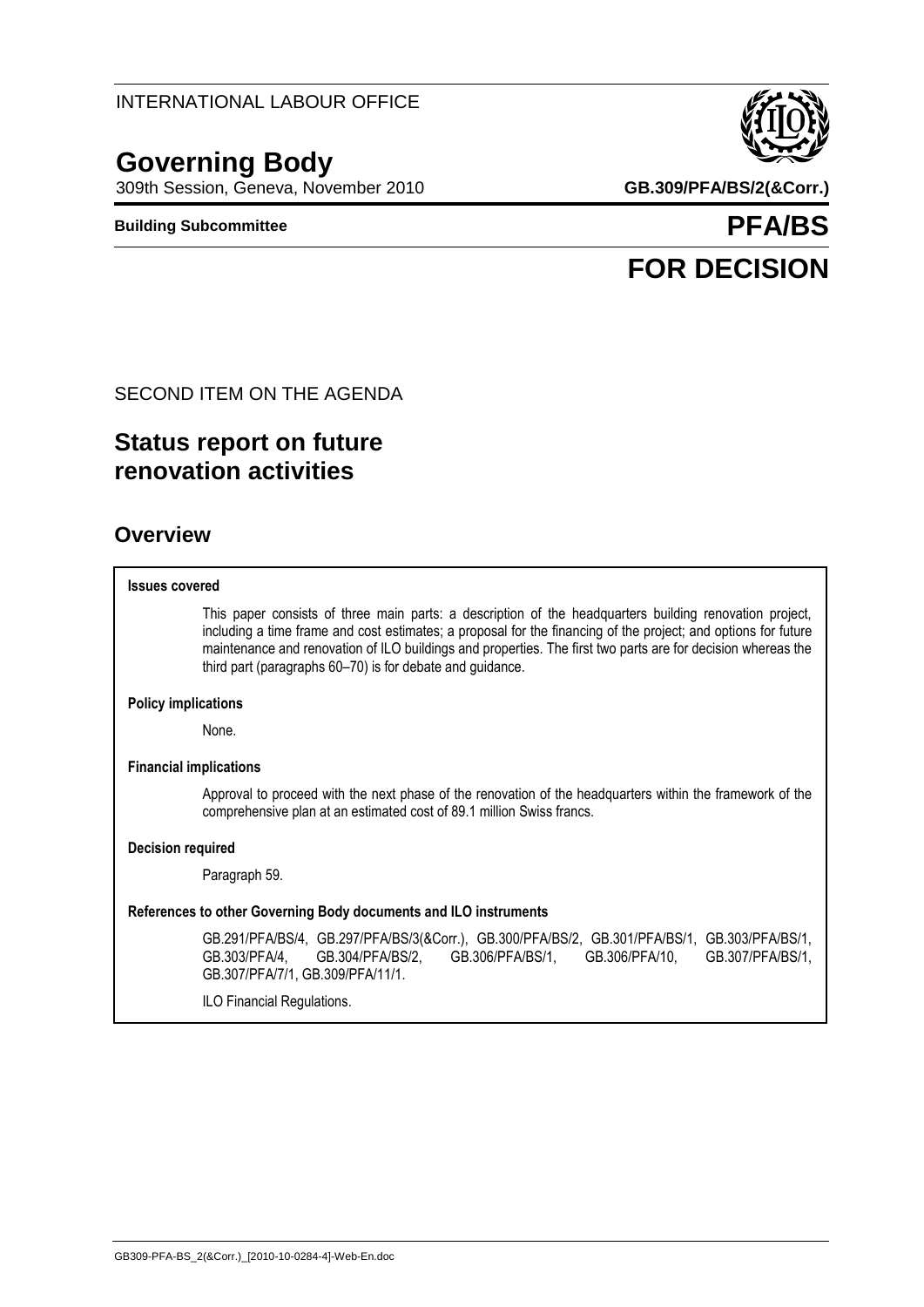#### **Executive summary**

This paper consists of three main parts. Part I is a description of the headquarters building renovation project, including a time frame and cost estimates. Part II contains a proposal for the financing of the project. Part III presents long-term proposals and options for future maintenance and renovation of ILO buildings and properties.

The renovation project will cover the following works: asbestos survey; renovation of the kitchens; renovation of floors 1 to 11; replacement of two "Gerber supports" along the sides of the building; installation of sprinklers in the car parks; treatment of exposed concrete; modernization of three electrical substations; refurbishment of the remaining conference rooms; renovation of office and service areas on lower floors; double glazing of the colonnade; modernization of the remaining elevators; renovation of the remaining roofs; triple glazing of office areas; and using the "Genève-Lac-Nations" project for heating.

The renovation project will be undertaken in two phases. The first phase will last from 2011 to 2015. It has an estimated cost of 89.1 million Swiss francs (CHF), 90 per cent of which can be covered from funds available in the Building and Accommodation Fund (BAF). The project will be completed during the period 2016–18, at an estimated cost of CHF114.2 million. Completion is dependent on securing funding through a number of different sources, including most likely the sale of lands and a loan to be reimbursed from future rental income.

Long-term proposals and options that may be considered to ensure that sufficient funds become available in the BAF for future maintenance and renovation of ILO buildings and properties include: a one-off increase in the regular budget, establishing a new baseline for transfers to the BAF in future biennia; a transfer of resources from other regular budget programmes; rental income; interest earned on the balance of funds in the BAF; partial transfers of net premia; and (partial) transfer of regular budget surpluses.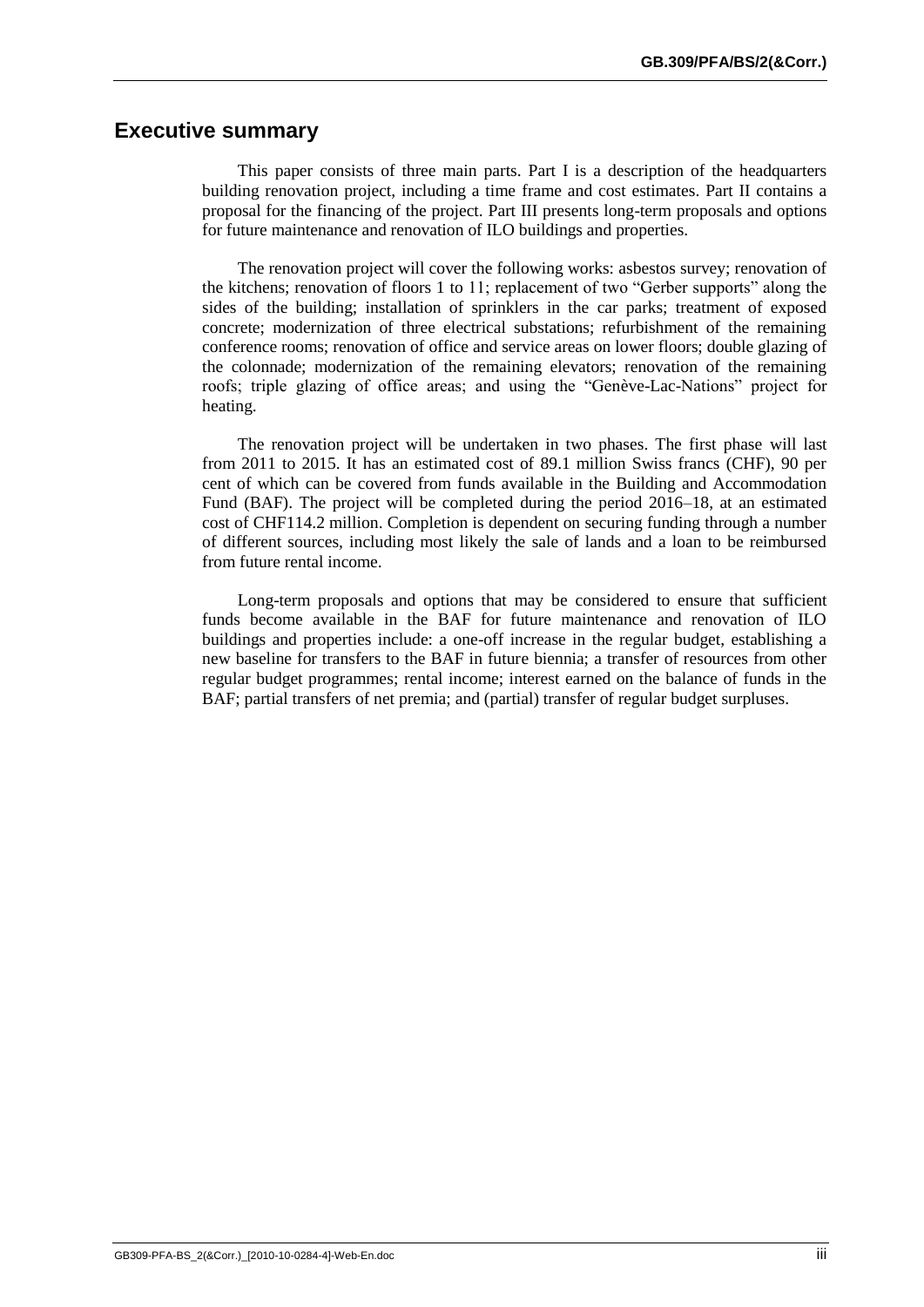### **Introduction**

- **1.** The Subcommittee has regularly discussed the need for renovation of the headquarters building to bring it into line with current construction, safety and health standards and improve energy efficiency. The main elements of the necessary renovation works were identified in  $2004$ . A technical study undertaken in 2006 proposed a renovation plan consisting of three phases: urgent repairs and works; medium-term renovation works; and long-term works. The study estimated the total cost of the three phases together at some CHF120 million.<sup>2</sup> The initial estimate was subsequently adjusted to account for the impact of inflation, further environmental measures and to provide for a project management team, resulting in a revised estimate of CHF181.7 million.<sup>3</sup>
- **2.** In the meantime, the Governing Body has approved funding from the BAF for the most urgent works, including repairs to the car parks, the roof and terraces of the central part of the building, sealing the pond in front of the building, refurbishing the service lifts, replacement of two boilers and replacement of smoke detectors. Most of these urgent works have been completed. At its current session, the Governing Body is being requested to approve funding of the replacement of the 16 main elevators in the building, which is now urgent and cannot be postponed until the start of the comprehensive renovation project. <sup>4</sup>
- **3.** The Governing Body also approved funding for a number of less urgent but important works, all now completed, such as the installation of a lift for persons with disabilities, renovation of four conference rooms (including refurbishment of the corresponding interpreter booths) and connecting the building to the "Genève-Lac-Nations" project, which has enabled the Office to reduce its energy bills for the headquarters building cooling system and use the lake water to water the grounds and fill the pond.
- **4.** In 2008 and 2010, upon recommendation of the Governing Body, the International Labour Conference adopted resolutions concerning treatment of the net premium earned in 2006–07 and 2008–09 transferring, respectively, CHF32,270,415 and CHF14,869,967 to the BAF to partially finance the renovation works. The resolution adopted in 2010 called upon the Office to prepare, by March 2011, a comprehensive plan for the renovation of the headquarters building and develop a long-term strategy for the financing of future maintenance and renovation of ILO buildings and properties. This paper provides such a comprehensive plan and long-term strategy.

### **Part I. Comprehensive plan for the renovation of the headquarters building**

- **5.** While the headquarters building, which was constructed in the early 1970s, is still structurally sound, renovation is needed for a number of reasons. Most importantly, some of the technical installations, equipment and materials have come to the end of their useful lives and are very expensive or impossible to maintain while others require replacement for
	- $1$  GB.291/PFA/BS/4, para. 5.
	- $2$  GB.297/PFA/BS/3(&Corr.).
	- <sup>3</sup> GB.301/PFA/BS/1, para. 7.
	- $4$  GB.309/PFA/11/1.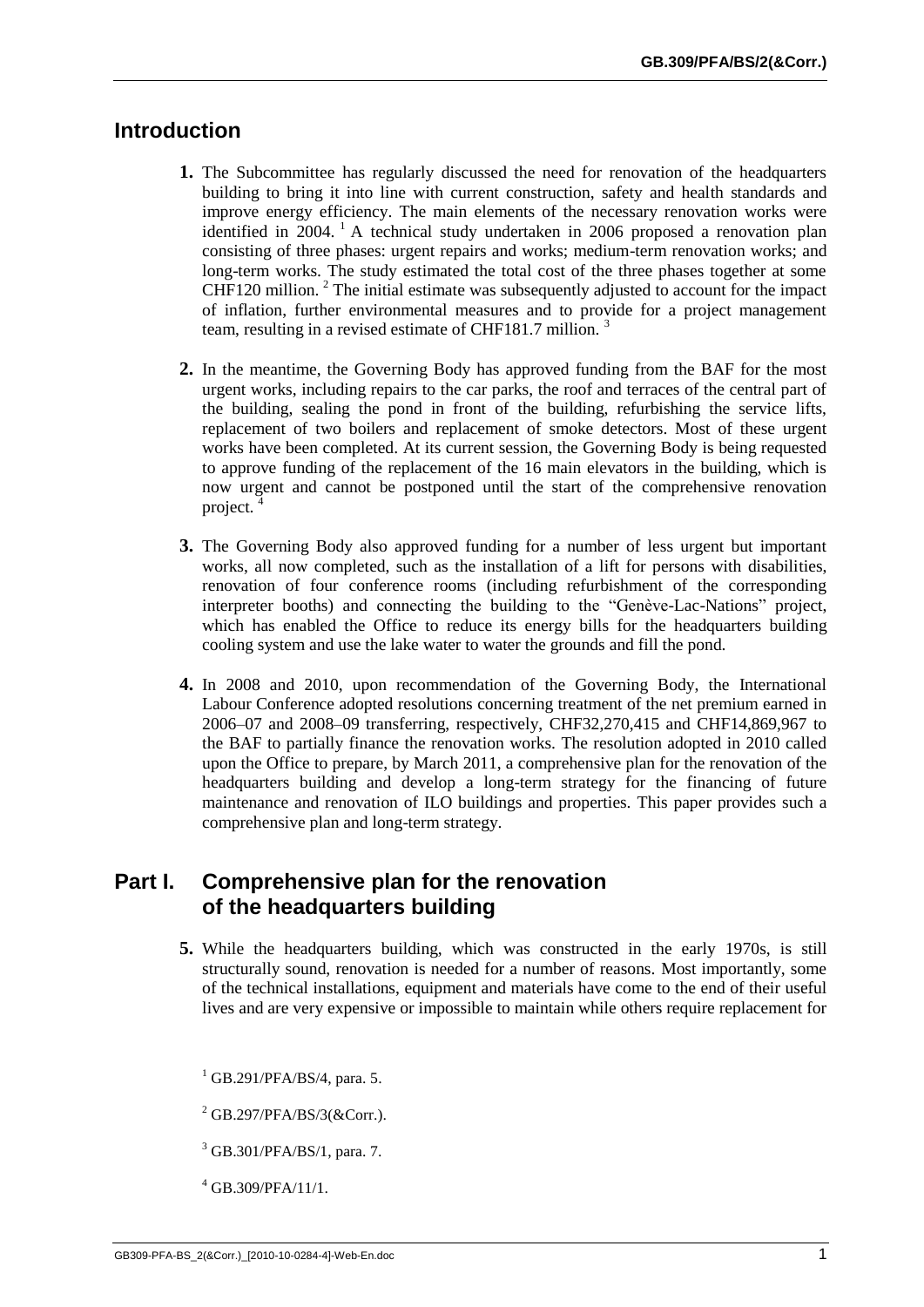safety reasons or to improve energy efficiency and compliance with current environmental standards. Over the last few months, the same firm of surveyors that undertook the technical study in 2006 has reviewed its findings to take account of the urgent works already undertaken and those under way as well as of new building standards, particularly in the areas of safety and health and energy efficiency.

- **6.** The review found that the findings of the 2006 study were still relevant and provided updated cost estimates for the different works that need to be undertaken. The Office also commissioned a study of the kitchen areas, which are in need of repairs and refurbishment but were not covered by the 2006 study. In addition, on the basis of the actual cost of the renovation of the four conference rooms referred to above, the Office has made an estimate of the cost of renovating the remaining conference rooms, including the Governing Body room. The Office has also estimated the cost of renovating the three electrical substations in the building, which were not included in the 2006 study. The current comprehensive plan reflects the recommendations of these studies and cost estimates. It covers the following works (in order of priority):
	- asbestos survey;
	- renovation of the kitchens;
	- renovation of floors 1 to 11;
	- replacement of two "Gerber supports" along the sides of the building;
	- installation of sprinklers in the car parks;
	- treatment of exposed concrete;
	- modernization of three electrical substations;
	- refurbishment of the remaining conference rooms;
	- renovation of office and service areas on lower floors;
	- double glazing of the colonnade;
	- modernization of the remaining elevators;
	- renovation of the remaining roofs;
	- triple glazing office areas; and
	- using the "Genève-Lac-Nations" project for heating.

#### **Asbestos**

- **7.** During the 2006 study and this year's review, asbestos was discovered in a number of areas of the building.  $5$  While analyses of the air in the affected areas have shown that there is no health risk, a complete asbestos survey, as required by current regulations, will start as soon as the comprehensive plan is approved so that the asbestos-affected materials that represent a health hazard can be removed before the actual renovation works start. Any
	- $5$  GB.297/PFA/BS/3(&Corr.).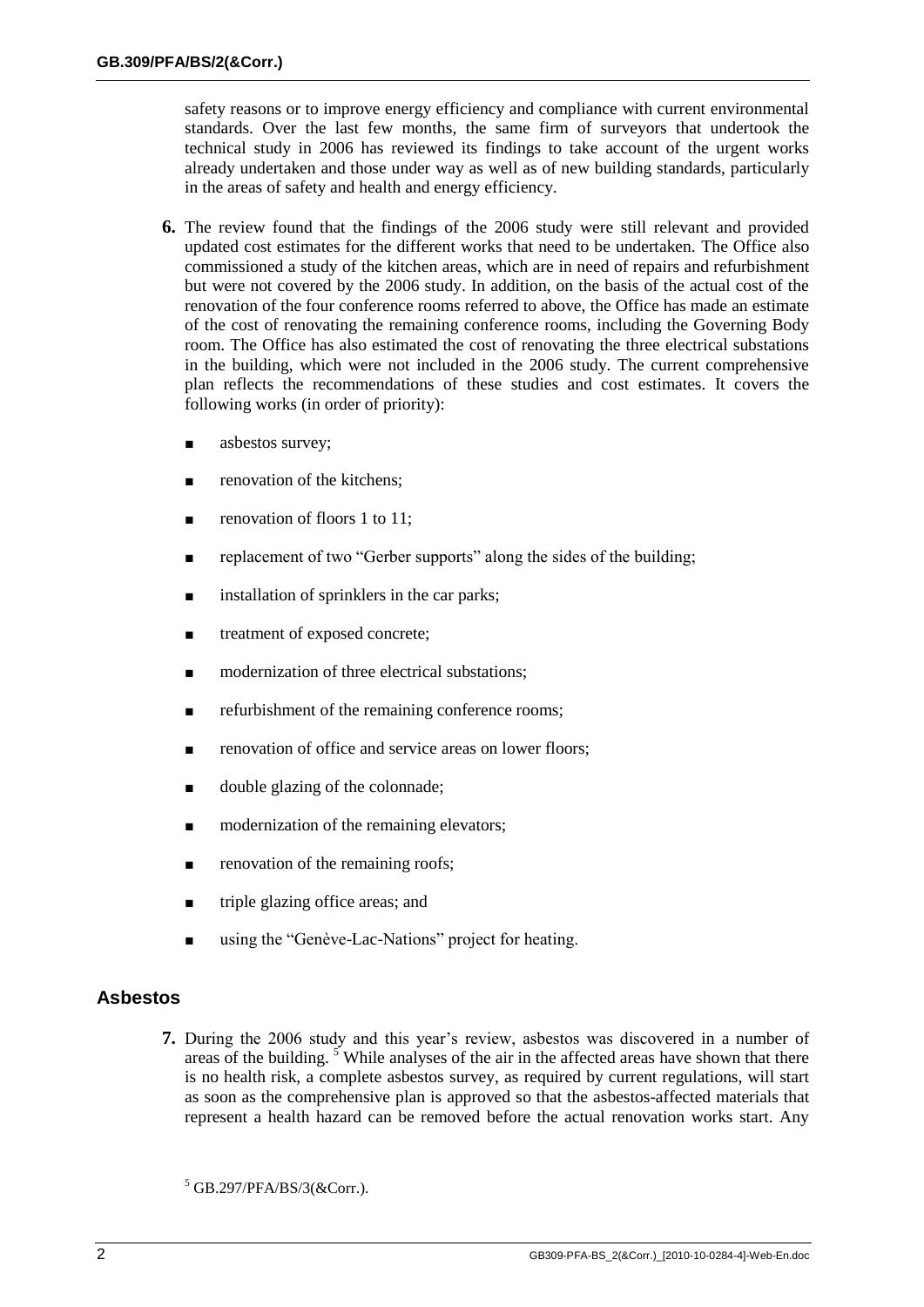asbestos removal will be undertaken by a specialized company in line with existing local regulations and international guidelines, as was done on earlier occasions.

#### **Kitchens**

**8.** The concrete floors in the R2 kitchen area show serious signs of deterioration. In fact, as a result of chloride infiltration, they have deteriorated to such an extent that water is leaking between floors. This poses important safety risks for the staff working in the kitchens. In addition to the structural repairs to the floors, the ventilation, plumbing and electrical installations need to be replaced in all kitchen areas (R1 and R2) and the kitchen layout adapted to modern catering techniques and current hygiene standards. Since modern kitchen equipment needs much less space, the latter will result in some 250 square metres becoming available for storage on R1.

#### **Floors 1 to 11**

- **9.** The 2006 study found that the building needed to be better compartmentalized to effectively impede the spread of fire and facilitate the safe evacuation of its occupants. It recommended that fire barriers, emergency lighting, signage and fire detectors be either upgraded or replaced. It also recommended the installation of a sprinkler system throughout the building and measures to protect certain steel supporting beams. The installation of a sprinkler system, which requires the replacement of the false ceilings, would eliminate the need for additional stairwells and insulation of the concrete layers between floors. It should be noted that, as approved by the Governing Body in March 2010, <sup>6</sup> upgrading of the smoke detectors is already under way.
- **10.** The entire plumbing system needs replacement since it has deteriorated due to age and corrosion. A new system could also facilitate greater water conservation.
- **11.** This year's review of the 2006 study recommends replacement of the existing heating and ventilation system, which uses induction units placed against the building facade, with a more energy efficient ceiling-based system. Since the asbestos that has been found in the insulation of the facade and the insulation materials of the heating and ventilation ducts, while not dangerous, will be removed, the additional cost of removing the induction units themselves is minimal. A ceiling-based heating and ventilation system with thermostatic controls has the advantage of gaining additional floor space. Such a system, which can be managed remotely, would also help reduce energy consumption and regulate and maintain a constant temperature throughout the building.
- **12.** The IT cabling, lighting and electrical systems are obsolete and need to be replaced. Since the existing false ceilings will need to be removed for the installation of the sprinklers and the ceiling-based heating and ventilation system, the electrical cables and distribution boards, as well as IT cabling, will be replaced at the same time. Lighting will no longer be installed in the ceiling but rather floor lamps with presence detectors will be provided for each office. This will also contribute to the reduction of energy consumption in the building.
- **13.** The 2006 study found that the joints between the window frames and the concrete facade were ineffective in terms of insulation. The windows themselves also need to be replaced since the double glazing has reached the end of its useful life and presents a number of

<sup>6</sup> GB.307/PV, para. 209.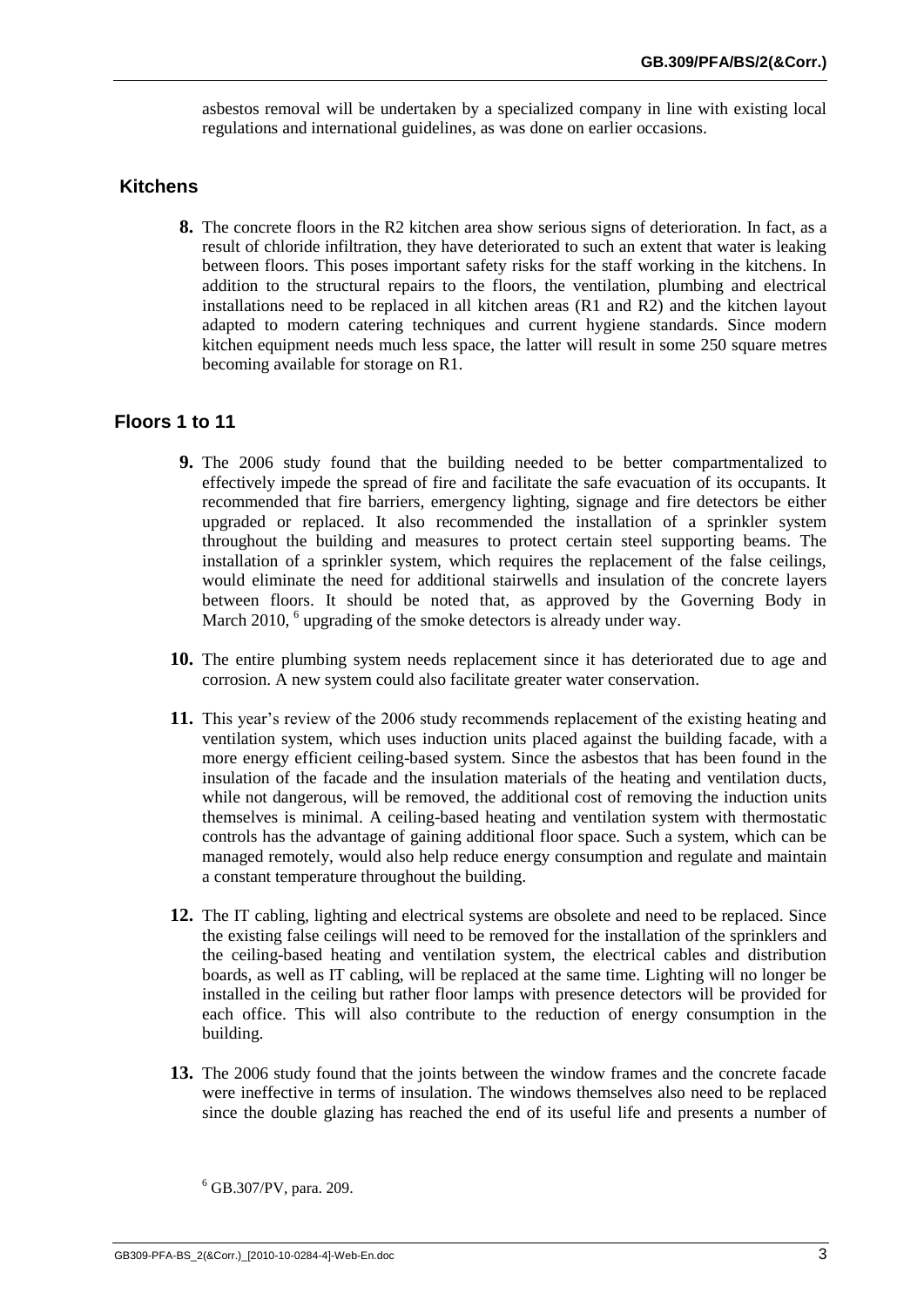problems, including defective seals, a low insulation coefficient, and no protection in the event of an explosion. In addition, safety should be improved by ensuring that windows only open partially at the top by tilting. The external blinds on the windows are regularly damaged by storms and high winds and have to be constantly repaired or replaced. This will be addressed by fitting the windows with larger blinds, manufactured specifically for exterior use. To solve these different issues in one go, prefabricated, fully insulated floorto-ceiling aluminium frames will be installed that incorporate a 1-metre high closed panel and triple-glazed laminated windows.

**14.** In conjunction with the replacement of the false ceilings, the inter-office wall partitions will be removed since they consist of two panels of agglomerated wood with an internal insulation panel containing asbestos cement (the recommended standard fire-retardant material at the time of the construction of the building). Existing carpets will be removed and replaced by anti-static carpets or linoleum. The 2006 study contained a range of proposals on better use of space including the introduction of more open-plan areas, common service areas, improved archiving and storage areas, and fire-barrier safety zones. The recommendations on better design and layout of space were intended to improve the working environment and to facilitate better communication and more collaborative working arrangements in the Office. Final plans for the new office layout will be developed in consultation with staff representatives. Better use of the available space will also create an opportunity to rent out space in the building to third parties.

#### **Replacement of two "Gerber supports"**

**15.** As recommended by the 2006 study, all "Gerber supports" in the car park areas have already been replaced as part of the urgent works in 2008–09. Two such supports along the sides of the building, which are difficult to access, still need to be replaced however.

#### **Sprinklers in the car parks**

**16.** Installation of sprinklers in the car parks is essential for obvious fire safety reasons. It has been repeatedly recommended by insurance underwriters and building consultants in the past but was not included in earlier proposals due to budgetary constraints.

#### **Treatment of exposed concrete**

**17.** The lower concrete parts of the building facade and the exterior car park walls suffer from carbonation and need to be repaired.

#### **Electrical substations**

**18.** The three substations that distribute electricity throughout the building date from the original construction. Since then, the standards concerned have changed considerably and spare parts are no longer available. It is therefore imperative to modernize them.

#### **Conference rooms**

**19.** As indicated earlier, four conference rooms have already been renovated. The remaining seven conference rooms need to be brought up to the same standard, particularly as concerns audio-visual installations, interpreter cabins and installation of sprinklers.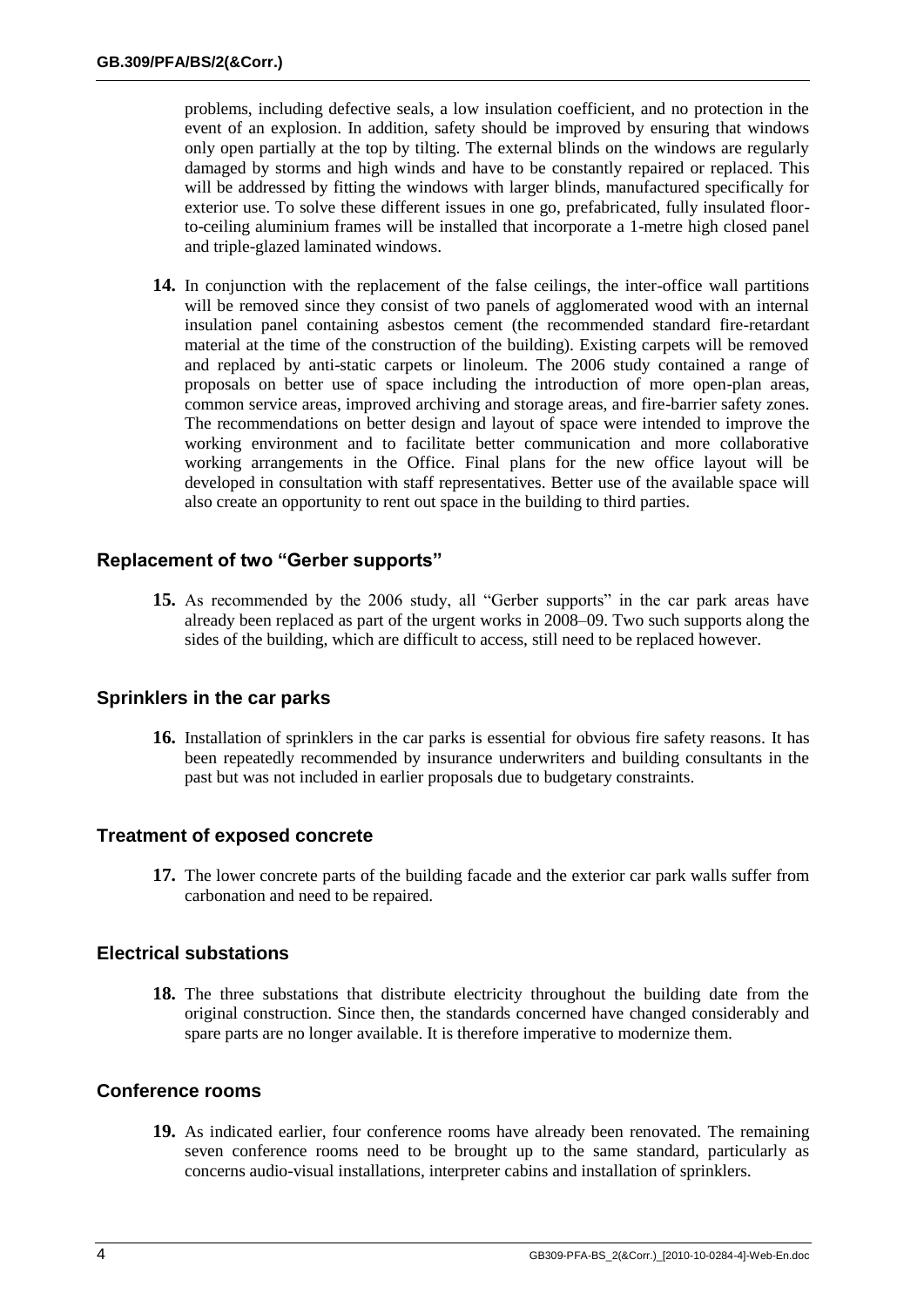#### **Lower floors**

**20.** All office and service areas located on the lower floors (S2 to M3) will undergo the same renovation as the offices located on floors 1 to 11.

#### **Colonnade**

**21.** The current single glazing in the colonnade will be replaced by laminated double glazing. This will considerably improve its insulation, thus reducing the need to heat or cool the colonnade, and protect against breakage.

#### **Elevators**

**22.** While the two main service lifts have already been renovated and the Governing Body is requested to approve renovation of the 16 main elevators at its current session, the remaining elevators in the building are still in relatively good working order. They will however reach the end of their normal useful lives in the second half of this decade. Their renovation is therefore included in the current comprehensive plan and will avoid substantial increases in maintenance costs later on.

#### **Roofs**

**23.** The roof of the main building was renovated in 2008–09. The remaining roofs at the north and south ends of the building need to be waterproofed and insulated. The latter will also help to further improve the energy efficiency of the building.

### **Greening of the building**

**24.** The renovation works proposed under this comprehensive plan would have a considerable positive impact on the energy efficiency of the building. This year's review of the 2006 study includes two proposals to achieve even greater energy efficiency and reduce the building's carbon footprint by half. The first involves installing triple glazing (instead of double glazing) in all office areas. The second consists of using the "Genève-Lac-Nations" project also for heating the building. Both have been included in the renovation project since they are in line with the Strategic Policy Framework target of achieving climate neutrality and would reduce the need to buy carbon offsets to reach this goal.

#### **Time frame**

**25.** For technical, financial and safety reasons, it is proposed to undertake the renovation in two phases. The first phase, from 2011 to 2015, includes a preparatory period to undertake the complete asbestos survey, prepare detailed technical specifications and workplans, arrange for temporary office accommodation and complete the necessary public procurement and international bidding processes. The actual works would start as soon as possible with the kitchens, followed by the renovation of two-thirds of floors 1 to 11 between 2013 and 2015. Renovation of floors 1 to 11 is considered urgent for safety and health reasons and because most of the equipment and installations on these floors are obsolete. It is proposed to start with two-thirds of the floors rather than the whole building since moving all staff out of the building at the same time presents serious logistical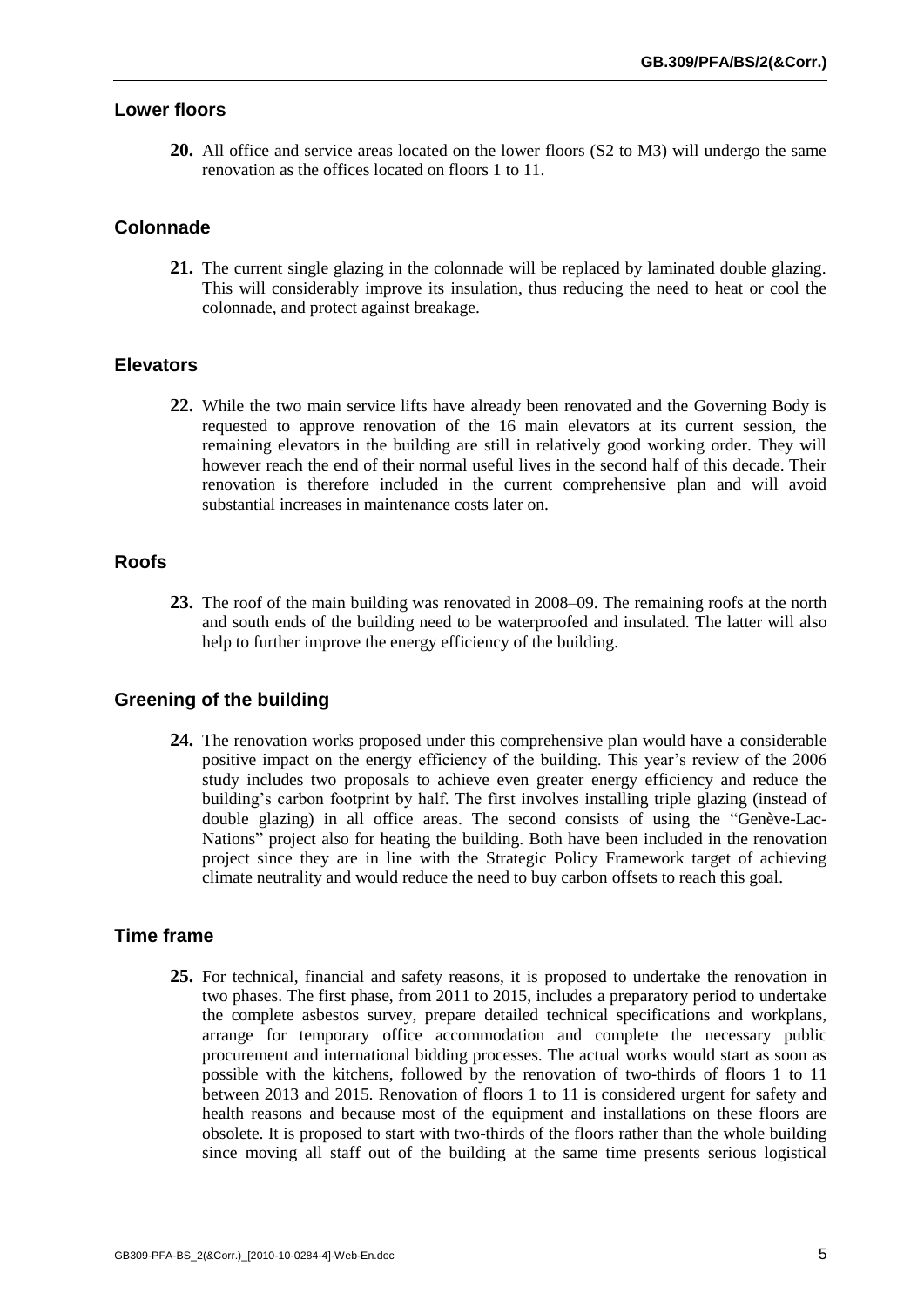problems and would considerably increase the cost of temporary accommodation (see also paragraphs 28–33 below).

**26.** The final phase, from 2016 to 2018, would complete the renovation of the remaining one third of floors 1 to 11 and then involve all other works in the order indicated in paragraph 6 above. The renovation of the remaining one third of floors 1 to 11 is based on a rolling plan and could be brought forward should sufficient funds become available earlier. Appendix I shows the planned timing of the different works in more detail.

#### **Cost estimate**

**27.** Appendix II provides the estimated costs of the renovation activities to be undertaken during the two phases at an estimated total cost of CHF203.3 million. This amount includes not only the estimated cost of the renovation works but also all preparatory work, construction of temporary offices, project management, a provision for inflation, as well as provisions for insurance and unforeseen and miscellaneous expenses. The figures are based on the cost estimates of the different studies, the advice of consultants and the experience gained with the urgent renovation works undertaken over the last few years, both in terms of the actual cost as compared to the original estimates and the way the Office has managed them. The cost estimates will be further refined during the preparatory period (2011–12) when competitive procurement processes will be undertaken.

#### **Temporary accommodation**

- **28.** Undertaking the renovation of floors 1 to 11 concurrently over a period of some three years limits the duration of the disruption that the renovation will cause. It does, however, make it necessary to completely close off two-thirds of the floors during most of the period 2013–15 and one third during the latter part of 2015 and all of 2016. This implies moving at least some 600 officials to temporary accommodation, with a surface area of approximately 8,000 square metres, and reducing the space available to the officials that will remain in the building. Three options were considered for temporary accommodation: rental of commercial office space in Geneva; buying pre-fabricated buildings to be equipped as offices; and construction of a building on plot 3844 (see Appendix III for location of this plot).
- **29.** According to a study commissioned by the Office, the first option, renting commercial office space on the open market, would have an approximate total cost of CHF13.5 million, including moving and the operation of a shuttle service for the duration of the works. In addition to its considerable cost, this option has the disadvantage of the logistical problems, and the resulting diminished productivity, that would be the consequence of operating in two physically separate locations during an extended period. Moreover, while according to the study sufficient space is currently available in the Geneva market, availability at an uncertain future date when the works may commence cannot be assured. In addition, it may be difficult to negotiate a contract at a reasonable rate for a period of about three years since most office leases in Geneva are signed for longer periods, usually with a minimum of five years.
- **30.** The second option consists of installing pre-fabricated temporary office buildings that would be placed on the headquarters grounds. This would have the advantage of maintaining all staff in one physical location with easy access to all common services and infrastructure on the lower floors of the headquarters building. Additionally, given the modular nature of pre-fabricated buildings, this option would enable the ILO to adapt the timing, number, layout and equipment of the buildings to its specific needs.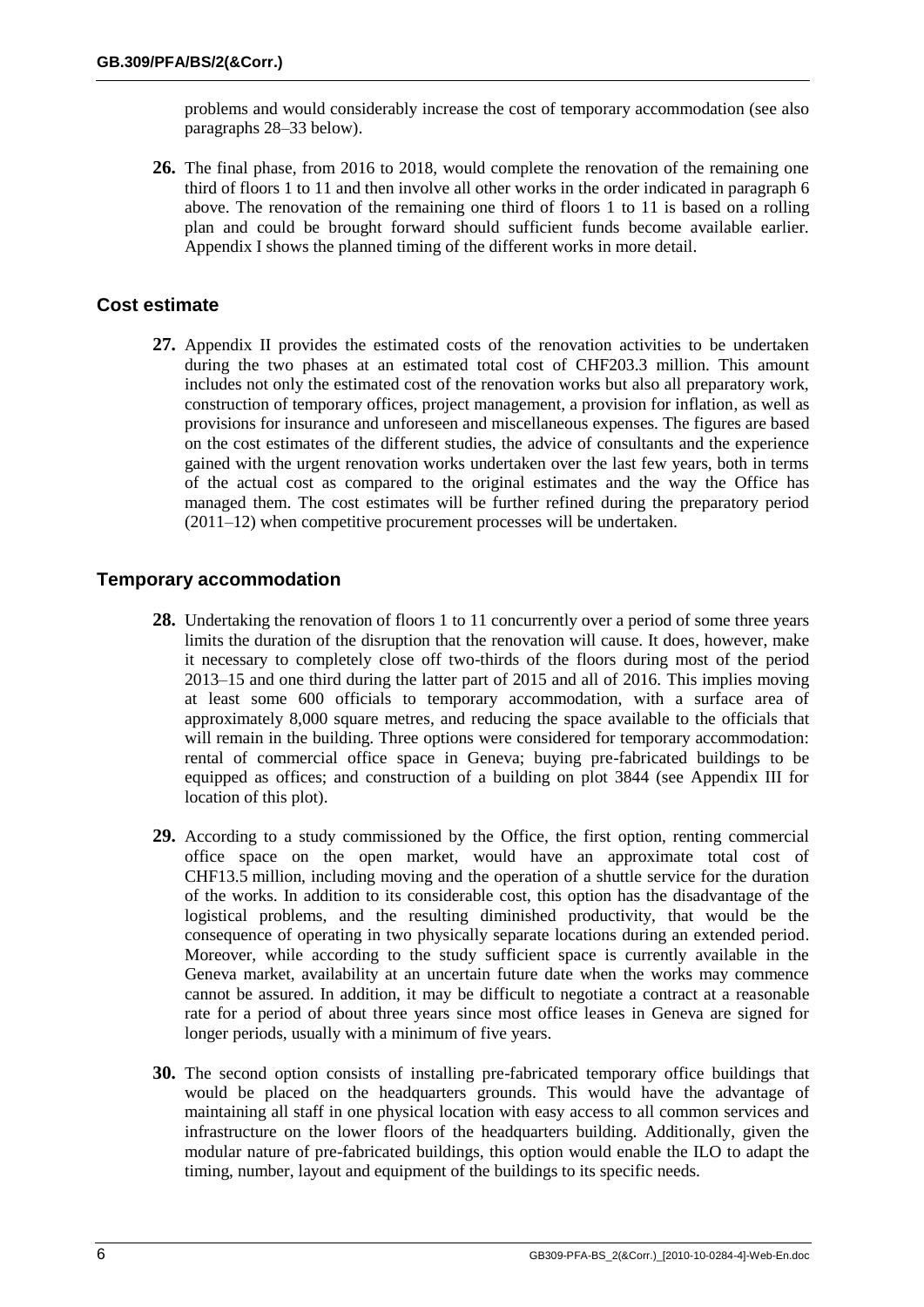- **31.** Purchasing the pre-fabricated buildings required would cost some CHF8 million, including preparation of the terrain, moving costs and connecting the pre-fabricated buildings to the ILO's water, electricity and IT infrastructure. Once the renovation of floors 1 to 11 is completed, the pre-fabricated buildings could be sold. The income from the sale (expected to be around CHF1.7 million) would revert to the BAF.
- **32.** The third option, construction of a building on plot 3844, seems less appropriate given the fact that construction could only start once new zoning for this plot comes into effect, possibly under the type of construction/lease-back arrangement discussed by the Subcommittee in  $2008.7$  Both the rezoning and the construction are time-consuming processes, involving a large number of different parties. It is in fact impossible to predict how many years these processes would take to complete, which makes it difficult to undertake a realistic cost–benefit analysis. Account also needs to be taken of the fact that the expected delays in realizing this option would result in higher regular maintenance expenses (because of the obsolescence of many of the installations) and further increases in the cost of the renovation works as a result of inflation.
- **33.** For the reasons outlined above, the second option (pre-fabricated buildings) is the one retained in the comprehensive plan and its cost is reflected in Appendix II.

#### **Management aspects**

- **34.** The recently created Department of Facilities Management (FACILITIES) will be responsible for the management and supervision of the renovation works. It will be guided by a steering committee made up of the Executive Director of the Management and Administration Sector, the Treasurer and Financial Comptroller, a representative of the Director-General's Office, a representative of the Legal Adviser and (ex officio) the Director of FACILITIES. The Office will set up a special project team for the planning and implementation of the renovation, similar to the one responsible for the execution of the urgent works in 2008–09. The team, which will be supported by external experts in construction management, will be led by the Director of FACILITIES. It will include colleagues from the different services concerned, including the Department of Central Services, Security and Protocol, the Procurement Bureau, the Office of Legal Services, the Health Services Unit, the Chairperson of the Advisory Committee on Occupational Safety and Health and a number of construction specialists such as an engineer, a safety expert and other technical staff to be recruited as may be required on a short-term basis. The Office will also set up an internal consultation mechanism to ensure that staff are kept fully informed of developments and consulted, as appropriate.
- **35.** It is proposed that an overall contract for the execution of the renovation works will be awarded to a general contractor on the basis of a competitive bidding process as was done for the urgent works undertaken earlier. The general contractor will work under the supervision of the project management team.

#### **Risks and assumptions**

**36.** Appendix IV contains a high-level risk register. A more detailed risk register will be developed during the preparatory period. The plan assumes that the time required for the asbestos survey, drawing up detailed technical specifications and completion of the bidding process will not exceed two years. It further assumes that the installation of the

 $7$  See GB.303/PFA/4.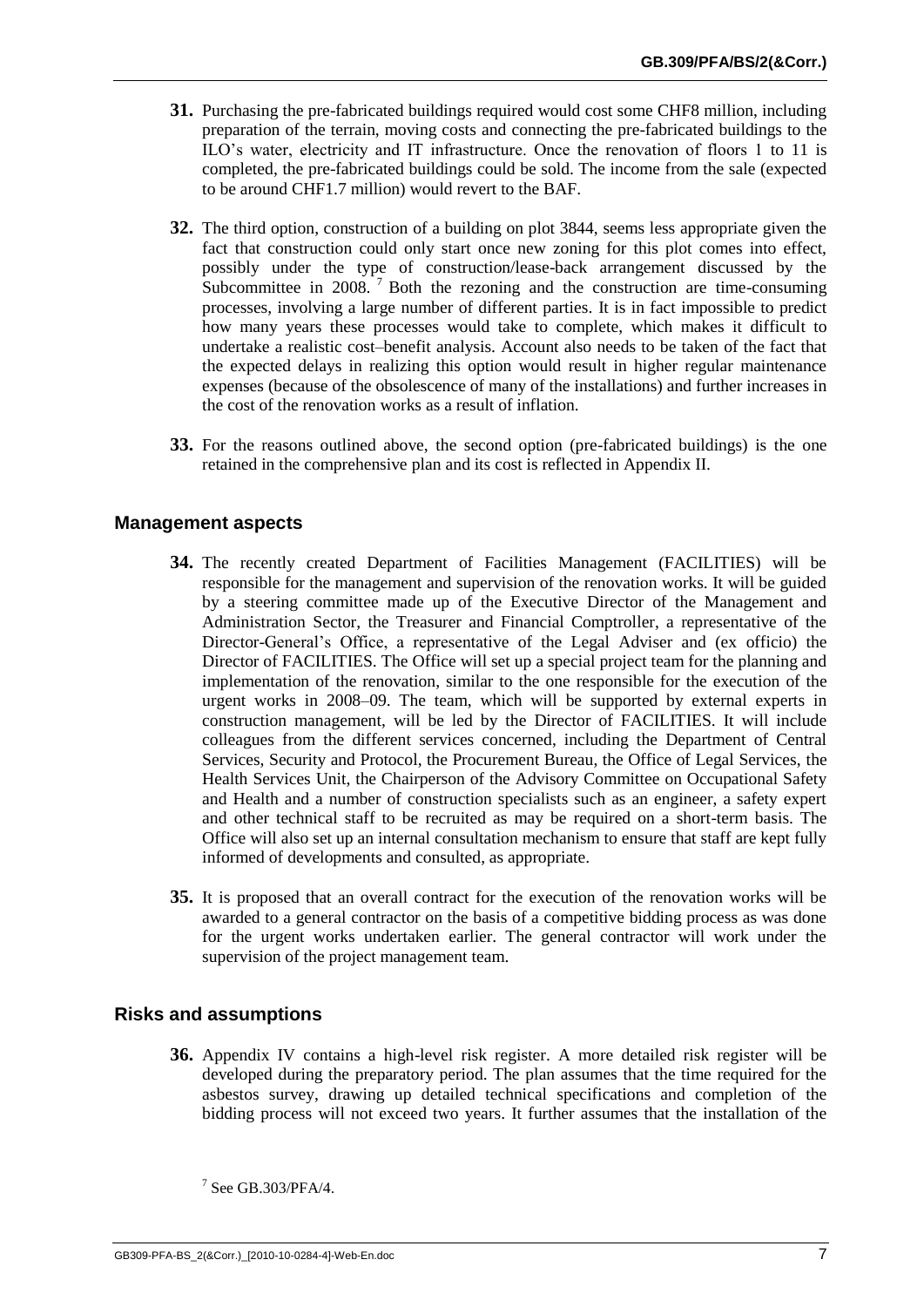temporary offices can be completed by the end of 2012 and that inflation rates during the renovation period (2011–18) will remain stable.

- **37.** A potentially more important risk is that asbestos is found in places other than those which have already been identified. This would result in higher than foreseen removal and isolation costs and implementation delays, which in turn would have a cost impact. Unforeseen technical issues may also arise during the execution of the works that could result in delays and higher costs.
- **38.** To mitigate the above risks, the cost estimates in Appendix II include a provision for unforeseen expenses.

# **Part II. Financing**

#### **First phase**

- **39.** As indicated in Appendix II, the first phase of the renovation would require CHF89.1 million. An amount of CHF68.3 million has been set aside in the BAF for its initial financing  $\delta$  and is available for immediate use. In addition, a further CHF3.3 million could be allocated from the BAF long-term financing reserve which, together with a portion of existing regular budget provisions and interest earned on the funds in the BAF, would cover 90 per cent of the estimated cost for the first phase.
- **40.** As discussed in Part III of this paper, the BAF long-term financing reserve has been funded through regular budget contributions from Part IV of the budget since 2008–09. The provision for future renovations of the headquarters building need only commence once the current renovation project is completed. As such, this reserve should contain an amount equivalent to 1 per cent per annum of the insured value of non-headquarters property calculated since the date of the property's acquisition. At the end of the current biennium, the reserve will contain some CHF3.3 million in excess of this notionally required balance and could be transferred from this reserve towards the headquarters renovation project. Furthermore, of the current biennial provision of CHF2.9 million (US\$2.9 million) in the regular budget for this reserve, only CHF360,000 is required for external offices leaving CHF2.5 million per biennium as a further contribution towards the current project.
- **41.** In summary, funding available for the first phase of the headquarters renovation project comprises:

| <b>Funding source</b>                  | <b>Million CHF</b> |
|----------------------------------------|--------------------|
| Headquarters renovation works (BAF)    | 68.3               |
| Transfer from long-term reserve (BAF)  | 3.3                |
| Part IV provisions 2012-15 (projected) | 5.0                |
| Interest earned                        | 2.5                |
| Total                                  | 79.1               |

#### **Table 1. Available funding**

<sup>8</sup> After providing for the renovations of the elevators proposed in GB.309/PFA/11/1.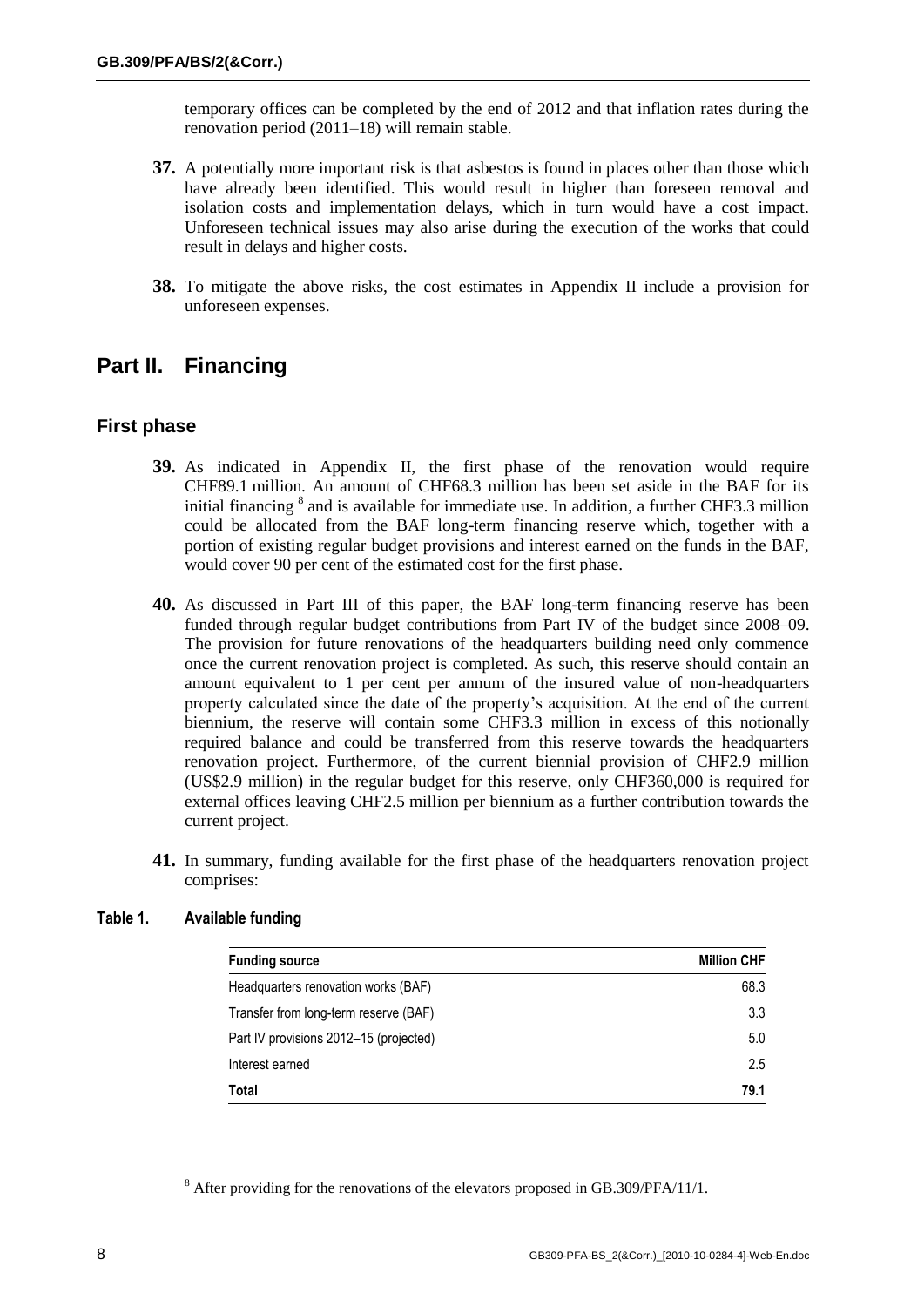- **42.** To complete the first phase of the project, a further CHF10 million would be required. Should funding from other sources not become available prior to the end of this phase of the project, this shortfall could be temporarily funded from the Working Capital Fund, <sup>9</sup> through a loan or through a combination of these two sources.
- **43.** The Working Capital Fund can, subject to prior authorization of the Governing Body, be used to provide advances to meet contingencies. <sup>10</sup> The Fund would be reimbursed as soon as income from the sale of land or other sources became available.  $\frac{11}{11}$  In the event that a commercial loan be required, a one-year loan of CHF10 million would incur annual interest costs of CHF80,000 (at current interest rates). Such a loan would only be required if savings in the estimated costs of the works were not realized; or if the sale of lands had not materialized by 2015 or if other sources of income had not become available and the Working Capital Fund had been exhausted due to the late payment of assessed contributions by member States. The use of the Working Capital Fund is proposed as a contingency measure to cover any potential financing shortfall in the first phase of the renovation project.

#### **Completion of the renovation project**

**44.** The completion of the renovation is estimated to cost CHF114.2 million. The Governing Body has previously considered different options for financing the renovation project. Leaving aside the possibilities of transfers from future unforeseen surpluses, a contribution from the host country and direct contributions from member States, the following two possibilities have been retained for the purpose of this comprehensive plan: sale of two non-strategic plots of land and use of rental income to service a commercial loan.

#### *Sale of land*

**45.** The Office has been engaged in extensive consultations with the Swiss authorities on opportunities to develop for sale two non-strategic plots (3844 and 3924 in Appendix III). The value of these two plots relates directly to the applicable planning regulations. The table below presents different valuation scenarios at each phase of development of the plots. Notwithstanding the considerable work undertaken to prepare the land for potential sale and development, until the Swiss authorities complete the necessary legal changes and administrative procedures, significant uncertainty remains as to the timing and final development potential, and consequently the valuation, of the lands. While the estimated values reported in this section have been provided by property management and construction experts and represent best estimates to date, they can only be indicative given the uncertainties. Explanations of the development phases are provided following table 2.

<sup>&</sup>lt;sup>9</sup> ILO Financial Regulations, Chapter V.

<sup>&</sup>lt;sup>10</sup> ILO Financial Regulations, article 19.

 $11$  ILO Financial Regulations, article 21.

<sup>12</sup> GB.300/PFA/BS/2; GB.301/PFA/BS/1 and GB.304/PFA/BS/2.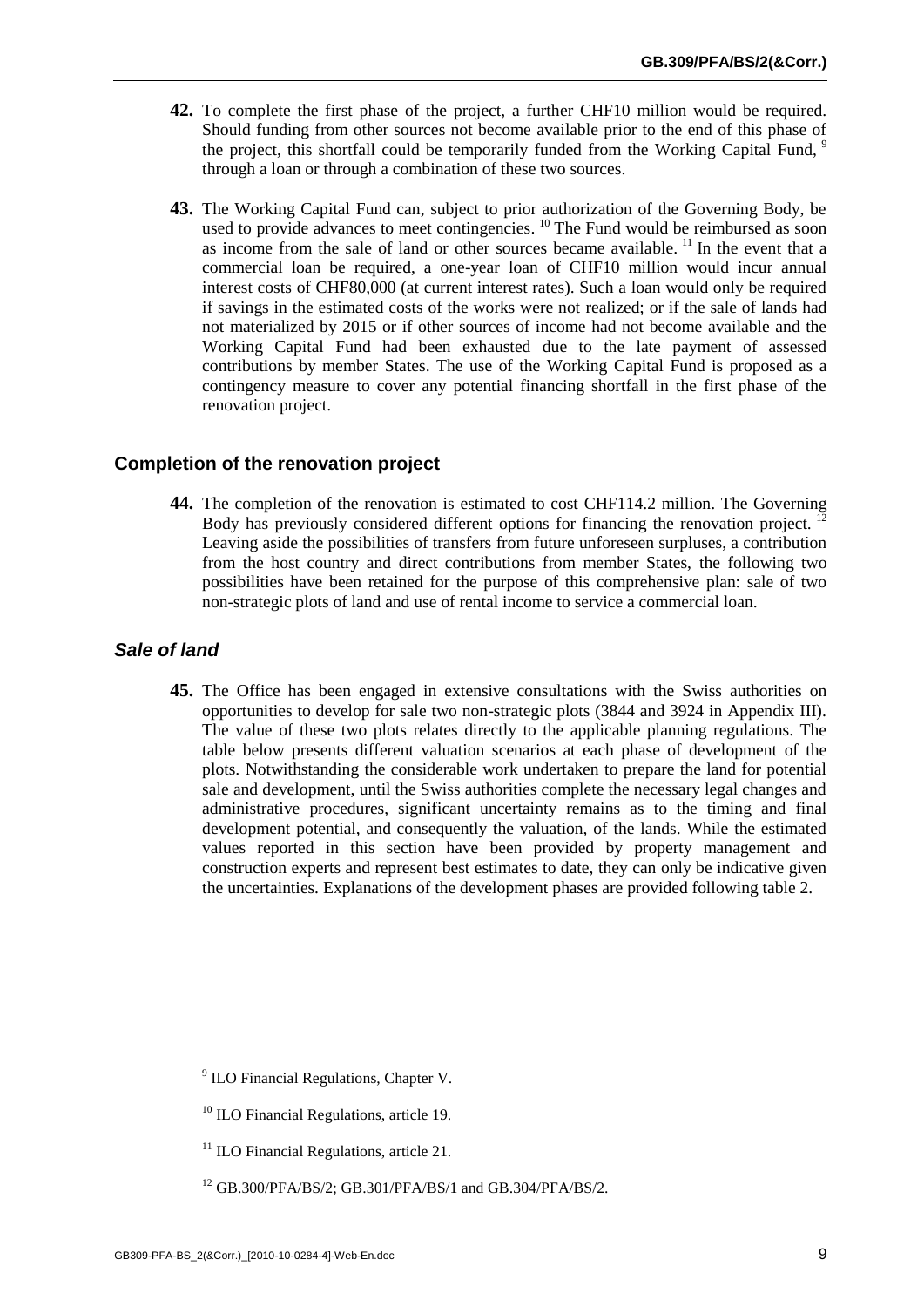#### **Table 2. Estimated valuation scenarios** (in million CHF)

|                                                                          | <b>Current value</b> | Zone 3 and local<br>development plan | <b>Construction permit</b> |
|--------------------------------------------------------------------------|----------------------|--------------------------------------|----------------------------|
| Avenue Appia, Plot 3844<br>7,250 square metres<br>Outcome 1<br>Outcome 2 | 8.4                  | 26.3<br>48.3                         | 36.8<br>66.5               |
| Route de Ferney, Plot 3924<br>21,109 square metres                       | 15.5                 | 50.5                                 | 64.5                       |

- **46.** The development potential of the *Avenue Appia* plot ranges from 14,000 square metres to 24,000 square metres of office space. At present, possible opposition to maximizing the development potential has not been resolved and official approval can therefore not be assumed. For this reason, the lower square metres estimate has been retained for planning purposes. As opposition to the *Route de Ferney* development is considered less likely, no alternative estimates are incorporated in the plan.
- **47.** The current estimated values are based on an independent professional valuation, which was reviewed by the External Auditor. They are based on the current legal status of the plots as well as existing land use and planning regulations. The Office has leasehold rights on plot 3924, with  $64$  years remaining of a 99-year lease, while plot 3844 is held in freehold.
- **48.** The local authorities have prepared a draft law which would rezone, inter alia, all four plots of ILO land to "Zone 3 development" designating it as being of priority use for international organizations. This would immediately increase the construction potential of the land. The ILO has expressed reservations as to certain conditions imposed in the draft law but is currently discussing a solution with the Swiss authorities.
- **49.** In order to develop the land and offer it for sale, a local development plan (PLQ) must be approved by the local authorities. The Office has, in collaboration with the local authorities, been working on an overall development plan for the ILO site which would provide for broader use of the land and significantly increased construction densities while satisfying local planning requirements. A PLQ has been drafted for the *Avenue Appia* site which, if approved, would allow between 14,000 and 24,000 square metres of office space to be built on the plot.
- **50.** Whilst a similar process would be followed for the *Route de Ferney*, this development is more complex due to the ILO having only leasehold title of the land. Discussions continue with the local authorities on a revision to the terms of this lease so that a PLQ for this plot may be drafted, optimizing its valuation for the ILO.
- **51.** The value of the land increases significantly if it is offered for sale with an approved construction permit. This phase would require the preparation of architectural drawings, bills of quantity and engineering studies. It would not include the bidding or actual construction work.
- **52.** The amounts presented in the table above are net of professional fees that would be required to achieve the different stages of development. In all cases, the estimated values should be considered indicative as it is difficult to accurately predict market values at an unknown future date.
- **53.** In addition to market volatility and uncertainty about timing, the final value of the constructed floor space will vary depending on decisions relating to, inter alia, the final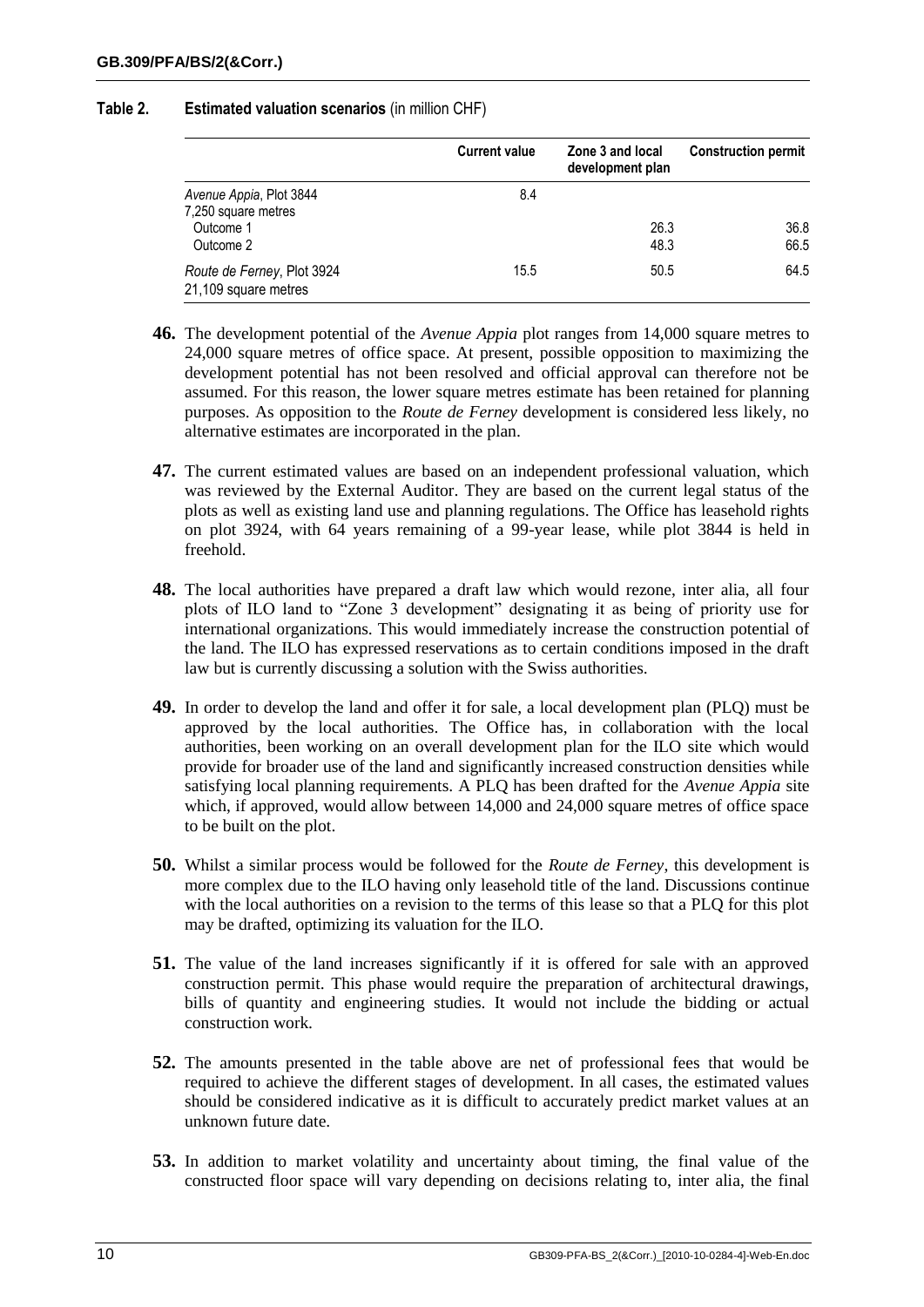purchaser and any requirements which may be agreed for social housing. For the purposes of the comprehensive plan, a mid-point of current market prices has been applied to estimate possible income flows for the sale of both plots.

#### *Rental income*

- **54.** Following the renovation of the building, it is anticipated that additional space will be available for rent. The Office estimates that improved space management, including greater use of open space, will make it possible to lease between one and two floors to third parties.
- **55.** For the purposes of this comprehensive plan, it is assumed that the equivalent of one floor and a half could be leased once the renovation has been completed. Lease income would provide sufficient financing for a CHF50 million commercial loan.<sup>13</sup> Should additional space be available for lease, any income earned would, in accordance with the Financial Regulations, be credited to the BAF.

### **Conclusion**

- **56.** The total estimated cost of the project is CHF203.4 million. Since the project concerns the renovation of an existing building, the construction consultants and experts who prepared the cost estimates indicate that the actual cost may vary by plus or minus 20 per cent, which is the industry standard for this type of project. In this context it should be noted that the project budget includes a provision to cover unforeseen expenses.
- **57.** Available and estimated resources are summarized in the following table:

#### **Table 3. Available and anticipated resources**

|                               | <b>Million CHF</b> |
|-------------------------------|--------------------|
| Available (see table 1 above) | 79.1               |
| Estimated                     |                    |
| Sale of Avenue Appia plot     | 26.3               |
| Sale of Route de Ferney plot  | 50.5               |
| Rental financing              | 50.0               |
| Total                         | 205.9              |

**58.** As outlined in this document, sufficient resources should be available to complete the renovation project following the development and sale of the two plots of land. The timing of these transactions remains uncertain due to the complexity of the ongoing consultations with the Swiss authorities at different levels. Therefore, contractual arrangements would be restricted initially to the first phase of the project. Governing Body authorization would be sought for financing the final phase, should the necessary resources not have materialized from the sale of lands or other sources. Furthermore, the approval of the Conference on the recommendation of the Governing Body would be sought for any long-term lending required to finance the completion of the renovation. Should other sources of funding materialize, or the sale of lands occur earlier than the completion of the first phase, the implementation plan would be revised to accelerate the completion of the renovation of floors 1 to 11 and the remaining works accordingly.

 $13$  Loan amortization 50 years; interest rate 2.5 per cent.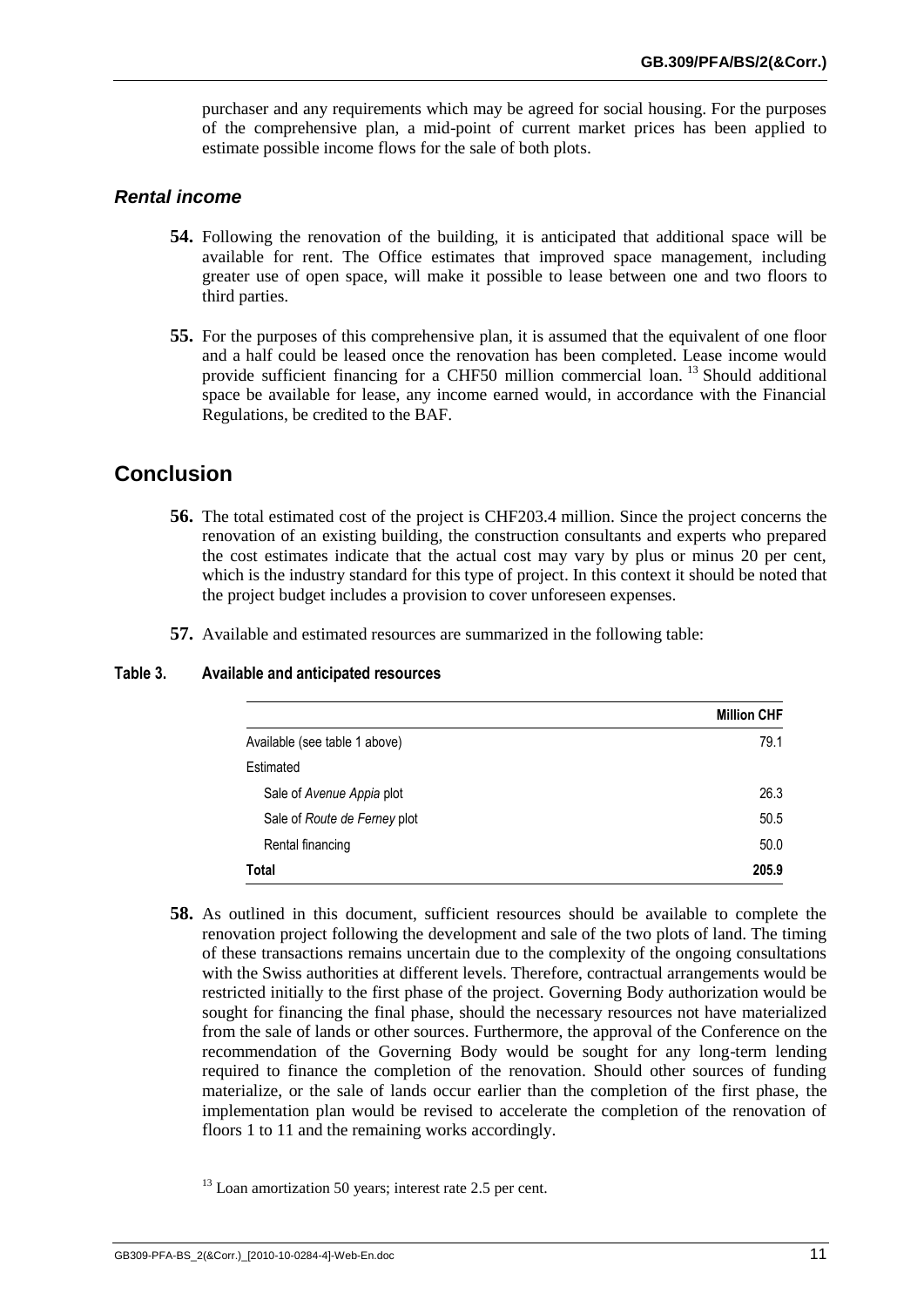- **59.** *The Subcommittee may wish to propose that the Programme, Financial and Administrative Committee recommend to the Governing Body that it:*
	- *(a) approve the comprehensive plan for the renovation of the headquarters building as set down in this paper;*
	- *(b) authorize the Director-General to commence the first phase of the renovation project immediately at an estimated cost of CHF89.1 million; and*
	- *(c) authorize the use of the Working Capital Fund and/or a loan should this be necessary to complete the first phase of the renovation project.*

### **Part III. Long-term strategy for the financing of future maintenance and renovation of ILO buildings**

- **60.** By its nature, the maintenance of buildings requires irregular investments to address their ageing and use. Over the medium-term, this maintenance requirement can be significant and financing should be accumulated to meet the costs as they fall due. In order to provide the financial resources for timely, quality periodic refurbishment and major maintenance, a refurbishment fund should be established and funded on a consistent and regular basis from the biennial regular budget.
- **61.** Industry professionals have advised that an annual amount of 1 per cent of the insurance valuation of the buildings should be set aside for non-routine maintenance. Such a provision is additional to the regular operating costs of the buildings and any exceptional renovation work not attributable to wear and tear.
- **62.** Based on current insurance valuations of ILO properties, a provision of 1 per cent would amount to \$4.3 million per annum (or \$8.6 million per biennium). As reflected in the table below, of this amount, \$4.1 million relates to the headquarters building and some \$180,000 to external offices.

|                       | Insurance value | <b>Annual provision</b><br>(1 per cent) |
|-----------------------|-----------------|-----------------------------------------|
| Headquarters - Geneva | 410 680         | 4 107                                   |
| Lima                  | 2 4 0 0         | 24                                      |
| <b>Brasilia</b>       | 2841            | 28                                      |
| Abidjan               | 4 8 0 0         | 48                                      |
| Dar es Salaam         | 1500            | 15                                      |
| <b>Buenos Aires</b>   | 381             | $\overline{4}$                          |
| Islamabad             | 1670            | 17                                      |
| Santiago              | 2 5 4 7         | 25                                      |
| <b>Brussels</b>       | 677             | 7                                       |
| New Delhi             | 1 1 6 3         | 12                                      |
| <b>Total</b>          | 428 659         | 4 2 8 7                                 |

#### **Table 4. Valuations and provisions** (in thousand US\$)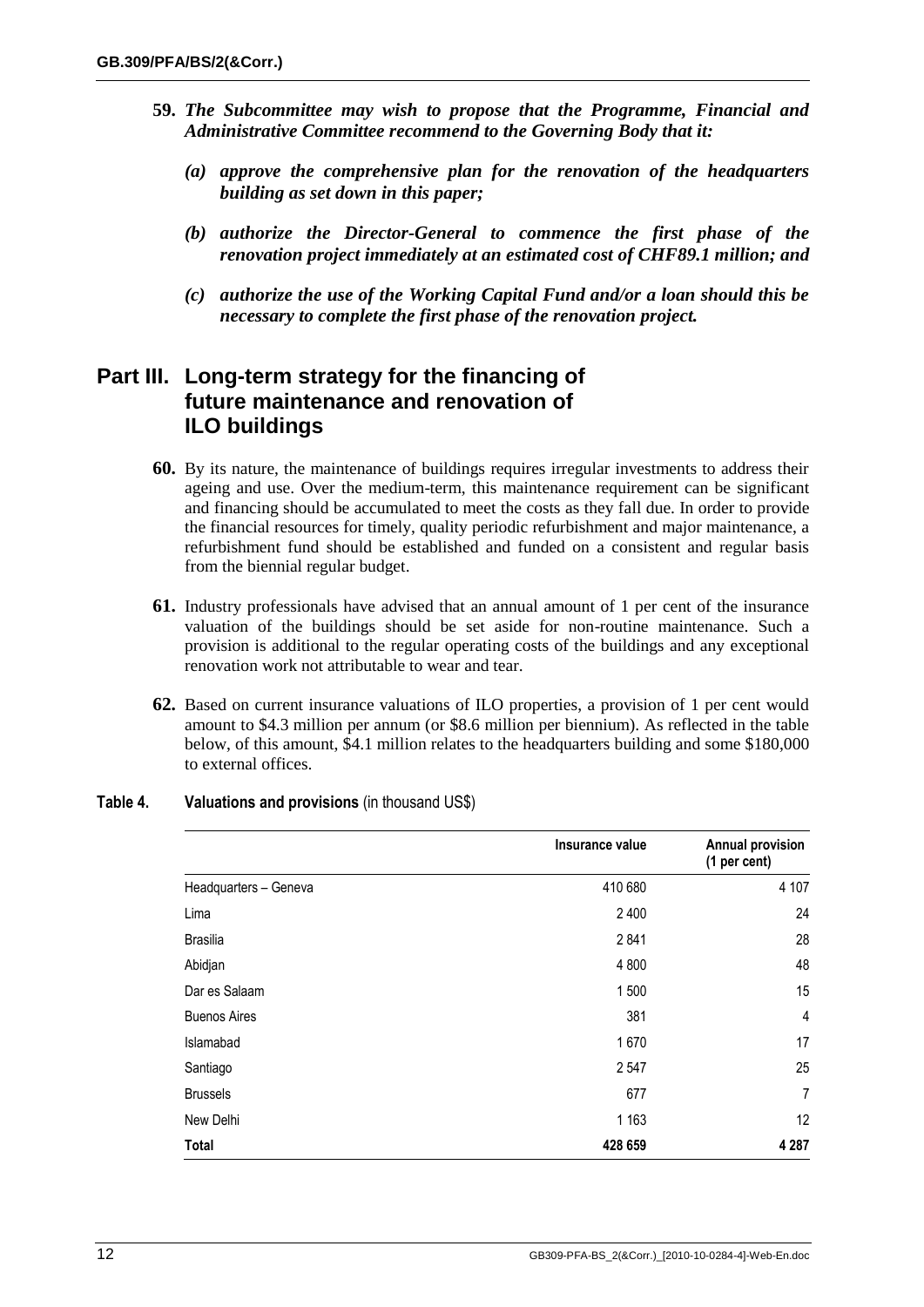- **63.** Based on the age and period of ownership of the ILO properties, the application of the 1 per cent standard would normally have resulted in a desirable level for the reserve fund of \$150.4 million as at 31 December 2009. Excluding the headquarters building, the desirable level would have been \$2.6 million. Given that the planned renovation of the headquarters building is intended to be financed from other sources, it is appropriate to exclude it from the calculation of the targeted theoretical level as at 31 December 2009.
- **64.** The ILO has a BAF<sup>14</sup> to partially address major building maintenance needs. Resources within this fund, and those transferred to it from the biennial budget, are inadequate to meet the short-term and long-term needs of the Organization. Currently, \$177,000 (CHF190,000) per annum is transferred from Part I of the budget to the BAF. A further \$1.46 million (CHF1.56 million) is transferred from Part IV of the budget each year to meet future long-term renovation or refurbishment needs. In addition, net rental income of some \$250,000 per annum is credited to the BAF. Consequently, the average total annual inflow is \$1.89 million.
- **65.** As at 30 September 2010, the BAF consisted of the following uncommitted balances:

|                                                                                                           | <b>Million US\$</b> |
|-----------------------------------------------------------------------------------------------------------|---------------------|
| Regular account                                                                                           | 3.6                 |
| Long-term financing 1                                                                                     | 3.2                 |
| Sub-total                                                                                                 | 6.8                 |
| Headquarters renovation                                                                                   | 72.6                |
| <sup>1</sup> Prior to the transfer of \$2.9 million from Part IV of the Programme and Budget for 2010–11. |                     |

#### **Table 5. BAF balances**

- **66.** The possible use and management of the regular BAF account is prescribed in the Financial Regulations. Combined, the regular account and the long-term financing provision showed an available balance of \$6.8 million as at 30 September 2010, which exceeds the theoretically required level of \$2.6 million, referred to in paragraph 63 above, on the assumption that the planned headquarters renovation is financed from other sources.
- **67.** The currently available resources for headquarters renovation (\$68.3 million) have been accumulated following transfers from prior biennia net premia and income surpluses that were approved in 2008 and 2010 by the International Labour Conference upon recommendation by the Governing Body. These transfers were fortuitous and have enabled a significant sum to be reserved for the headquarters renovation.
- **68.** To provide an adequate and secure annual provision of \$4.3 million, a further \$2.4 million would be required from the regular budget. This could be provided by a one-off increase in the budget, establishing a new baseline for future biennia; a transfer of resources from other regular budget programmes to the BAF; or a mixture of the two options.
- **69.** Other sources of funding which could reduce the charge on the regular budget but would not necessarily be as predictable could include:
	- (a) rental income: any increase in net rental income that was not required to finance borrowings for the headquarters renovation could be transferred equally to the longterm financing reserve of the BAF and the regular BAF account;

 $14$  ILO Financial Regulations, article 11(3) and Financial Rule 3.32.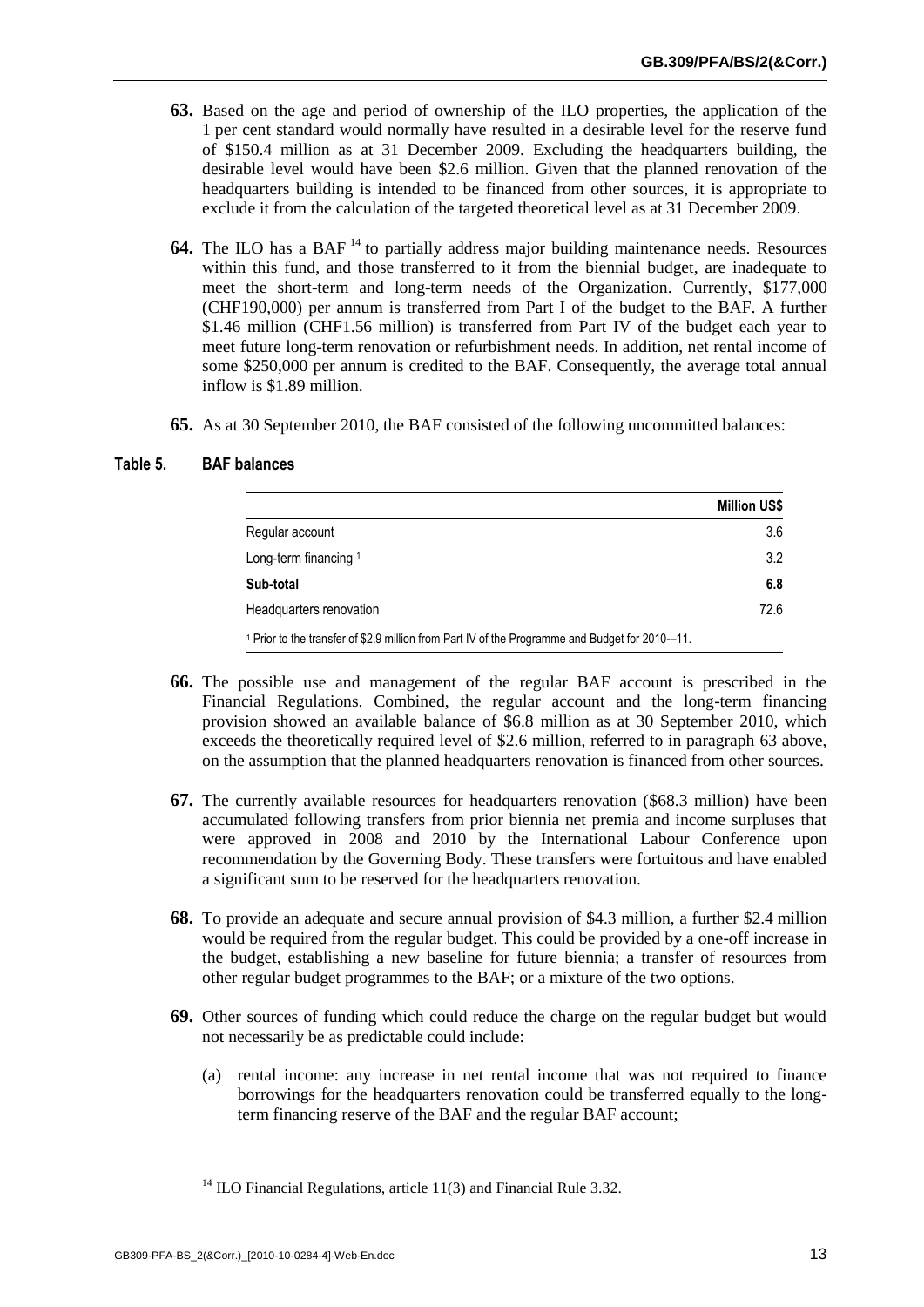- (b) interest earned on the balance in the BAF would continue to be retained in the BAF. As the balance available in the BAF increased, interest earnings should similarly increase;
- (c) net premia: the 50 per cent of the net premia currently distributed to all member States could, in future, be transferred to the BAF. The remaining balance of any net premium would continue to be available to the Incentive Fund to encourage the early payment of assessed contributions. Table 6 below shows the amount that would have been transferred to the BAF since the introduction of the Swiss franc assessments and the net premium account, if this approach had been applied; and
- (d) surpluses: regular budget surpluses, or a percentage thereof, could be transferred to the BAF rather than being returned to member States  $15$  or, since the 2002–03 biennium, the Special Programme Account. <sup>16</sup> Table 7 shows separately budgetary and income surpluses that could have been transferred over the past ten biennia should this option have been implemented.

| <b>Biennium</b> | <b>US dollars</b> |
|-----------------|-------------------|
| 1990-91         | 3742774           |
| 1992-93         | 623 537           |
| 1994-95         | 2 355 345         |
| 1996-97         | 628 105           |
| 1998-99         | 7 177 159         |
| 2000-01         | 3 887 889         |
| 2002-03         | 248 459           |
| 2004-05         | 1625063           |
| 2006-07         | 14 153 691        |
| 2008-09         | 14 436 861        |

#### **Table 6. Notional transfers**

 $15$  ILO Financial Regulations, article 18(2).

<sup>16</sup> ILO Financial Regulations, article 18(3).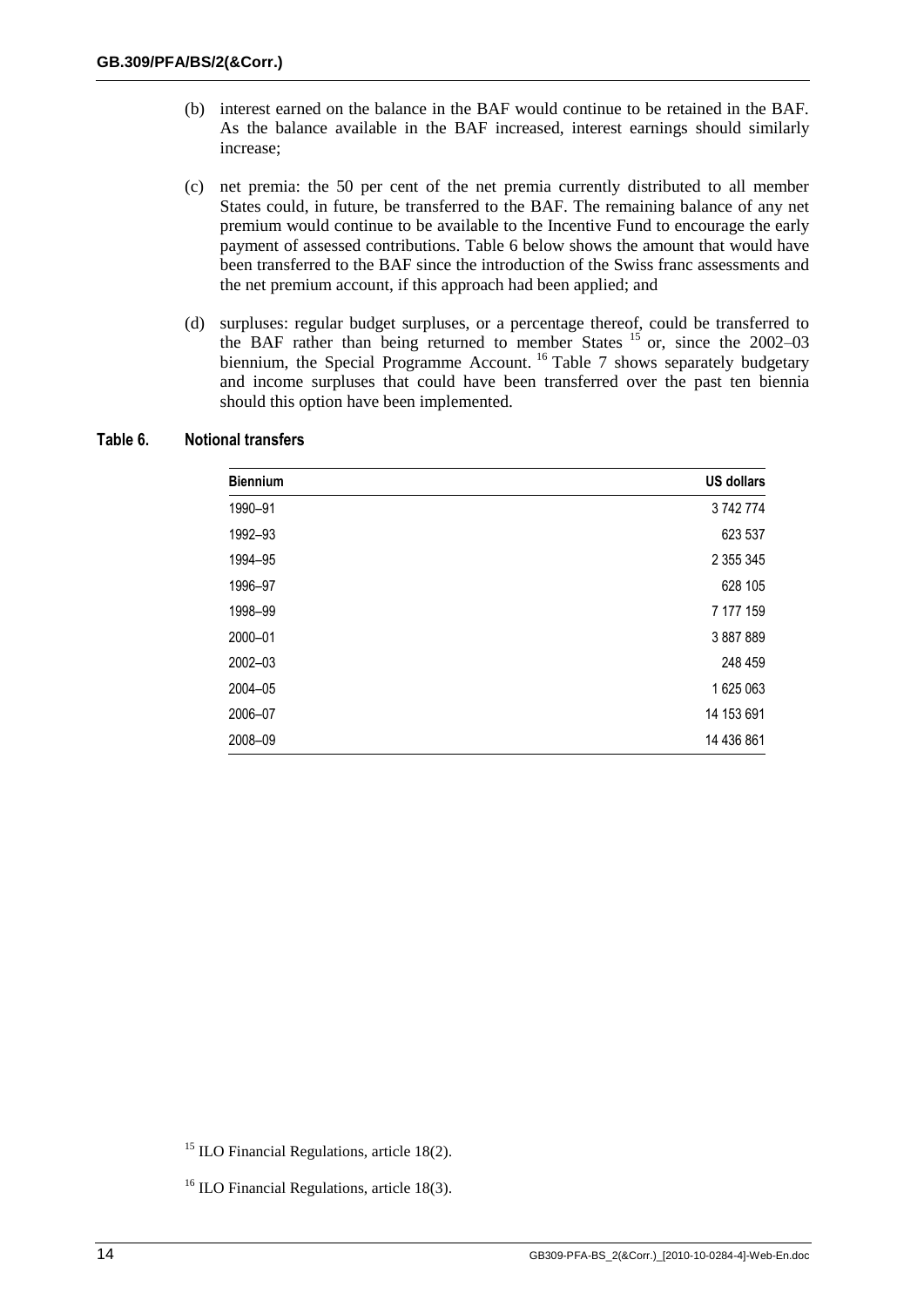| <b>Biennium</b> | <b>Budgetary surplus</b> | Income surplus/(deficit) | Total surplus/(deficit) |
|-----------------|--------------------------|--------------------------|-------------------------|
| 1990-91         |                          |                          | 11 068                  |
| 1992-93         |                          |                          | 15 632                  |
| 1994-95         |                          |                          | (35 380)                |
| 1996-97         |                          |                          | 16777                   |
| 1998-99         | 12 4 93                  | 13741                    | 26 234                  |
| 2000-01         | 268                      | 60 899                   | 61 167                  |
| 2002-03         | 150                      | (11661)                  | (11511)                 |
| 2004-05         | 532                      | (36 570)                 | (36038)                 |
| 2006-07         | 785                      | 31 4 33                  | 32 218                  |
| 2008-09         | 1 2 5 5                  | 18 570                   | 19825                   |

#### **Table 7. Budgetary and income surpluses** (in thousand US\$) <sup>17</sup>

**70.** The Subcommittee may wish to express its views on the different possibilities outlined above and provide guidance to the Programme, Financial and Administrative Committee concerning the long-term strategy for the financing of future maintenance and renovation of ILO buildings.

Geneva, 28 October 2010

*Point for decision:* Paragraph 59

 $17$  Different financial policies prior to the 1998–99 biennium do not provide separate identification of the two surplus components.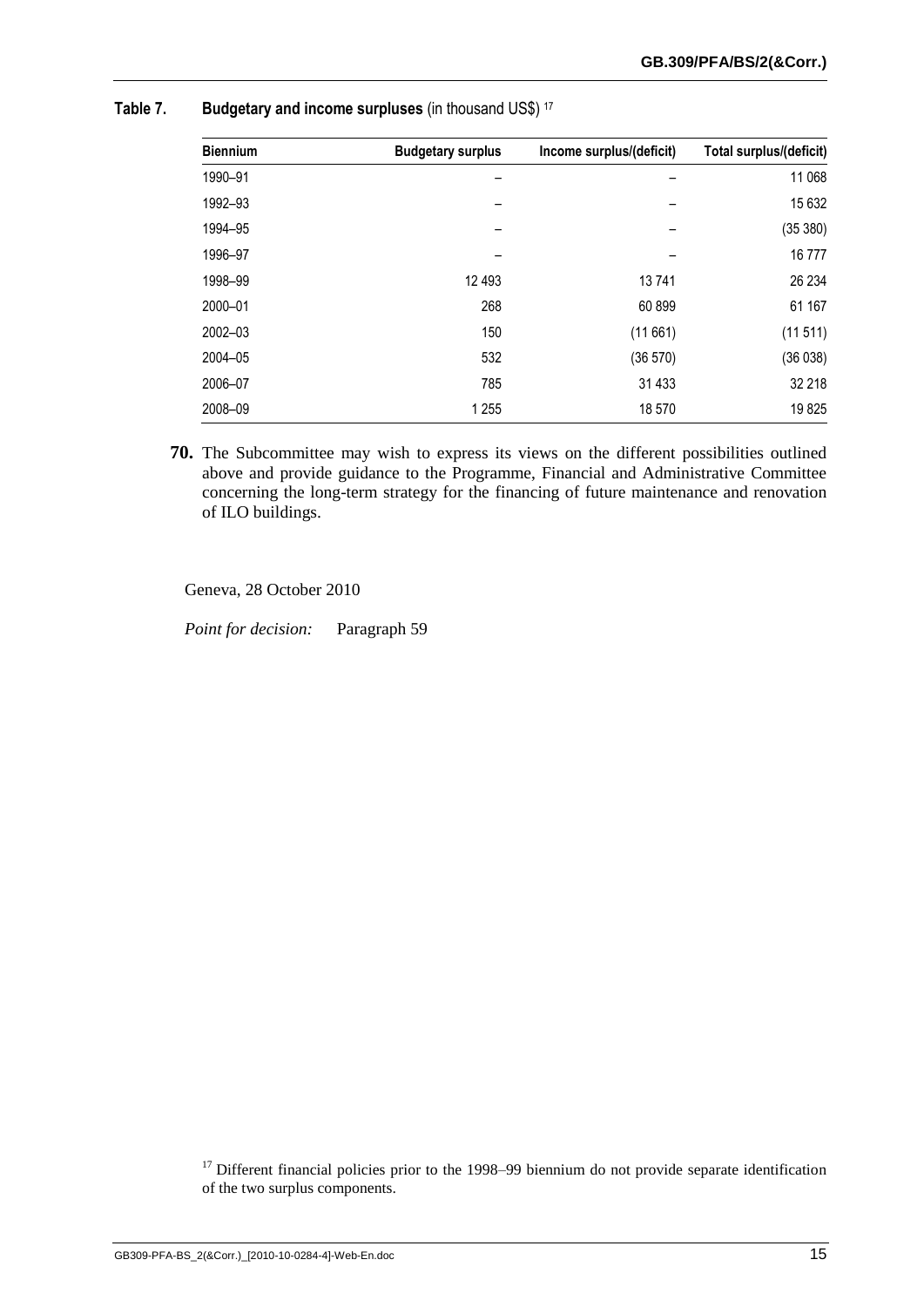# **Appendix I**

# **Time frame for the renovation of the headquarters building**

|                                                         | 2011 | 2012 | 2013 | 2014 | 2015 | 2016 | 2017 | 2018 |
|---------------------------------------------------------|------|------|------|------|------|------|------|------|
| Preparatory work                                        |      |      |      |      |      |      |      |      |
| Renovation of the kitchens                              |      |      |      |      |      |      |      |      |
| Renovation of two-thirds of floors 1 to 11              |      |      |      |      |      |      |      |      |
| Renovation of the remaining one third of floors 1 to 11 |      |      |      |      |      |      |      |      |
| Replacement of two "Gerber supports"                    |      |      |      |      |      |      |      |      |
| Installation of sprinklers in the car parks             |      |      |      |      |      |      |      |      |
| Treatment of exposed concrete                           |      |      |      |      |      |      |      |      |
| Modernization of three electrical substations           |      |      |      |      |      |      |      |      |
| Refurbishment of remaining conference rooms             |      |      |      |      |      |      |      |      |
| Renovation of office and service areas on lower floors  |      |      |      |      |      |      |      |      |
| Double glazing of the colonnade                         |      |      |      |      |      |      |      |      |
| Modernization of the remaining elevators                |      |      |      |      |      |      |      |      |
| Renovation of the remaining roofs                       |      |      |      |      |      |      |      |      |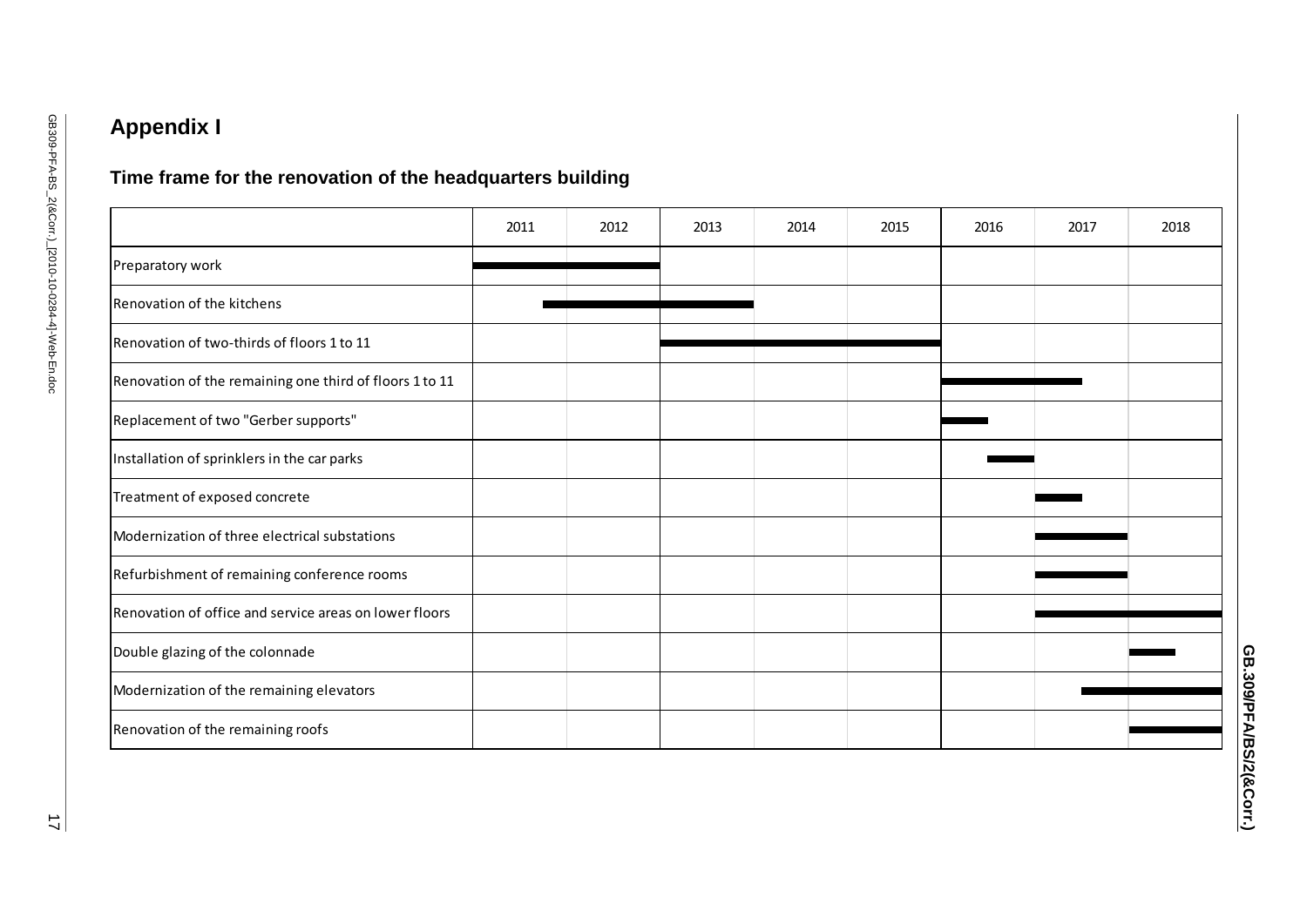# **Appendix II**

# **Cost estimate for the headquarters building renovation**

**project** (in thousand CHF)

|                                                 | $2011 - 15$ | 2016-18 | <b>Total</b> |
|-------------------------------------------------|-------------|---------|--------------|
| <b>Direct costs</b>                             |             |         |              |
| Asbestos survey                                 | 336         |         | 336          |
| Kitchens                                        | 4 1 4 4     |         | 4 1 4 4      |
| Floors 1 to 11                                  | 55 7 7 6    | 29 904  | 85 680       |
| Replacement of "Gerber supports"                |             | 1792    | 1792         |
| Sprinklers in car parks                         |             | 1568    | 1568         |
| Treatment of exposed concrete                   |             | 2688    | 2688         |
| Electrical substations                          |             | 2 2 4 0 | 2 2 4 0      |
| Conference rooms                                |             | 8 9 6 0 | 8 9 6 0      |
| Lower floors                                    |             | 22 064  | 22 064       |
| Double glazing colonnade                        |             | 3584    | 3584         |
| Remaining elevators                             |             | 1792    | 1792         |
| Remaining roofs                                 |             | 4 0 3 2 | 4 0 3 2      |
| Triple glazing office windows                   | 672         | 336     | 1 0 0 8      |
| Use of "Genève-Lac-Nations" project for heating |             | 9 1 8 4 | 9 1 8 4      |
| <b>Subtotal</b>                                 | 60 928      | 88 144  | 149 072      |
| Other costs                                     |             |         |              |
| Temporary offices                               | 7 500       |         | 7 500        |
| Moving costs                                    | 1500        | 500     | 2 0 0 0      |
| Project management                              | 6 0 0 0     | 3 0 0 0 | 9 0 0 0      |
| Unforeseen                                      | 7 100       | 10 200  | 17 300       |
| Insurance and miscellaneous                     | 400         | 500     | 900          |
| <b>Subtotal</b>                                 | 22 500      | 14 200  | 36700        |
| Inflation                                       | 5700        | 11 900  | 17 600       |
| <b>Grand total</b>                              | 89 128      | 114 244 | 203 372      |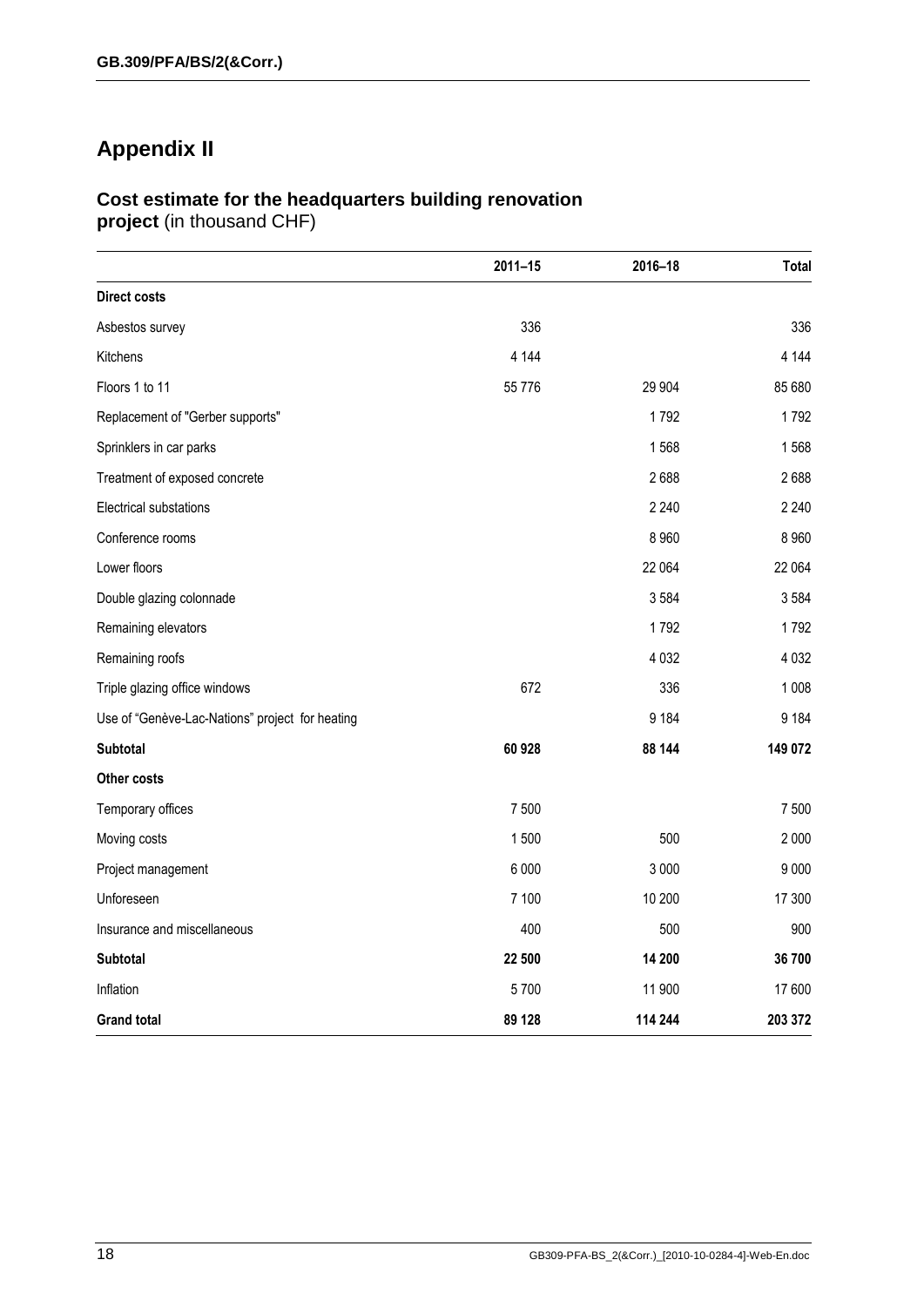# **Appendix III**

#### **Plots 4057, 3844, 3924 Scale: 1:4771**



Date: 29.09.2006

Key:

- Buildings above ground
- D<br>Plots
- è City plan, general

### Coordinates:

&nbspXmin=498856 &nbspXmax=499696 &nbspYmin=120318 &nbspYmax=120918